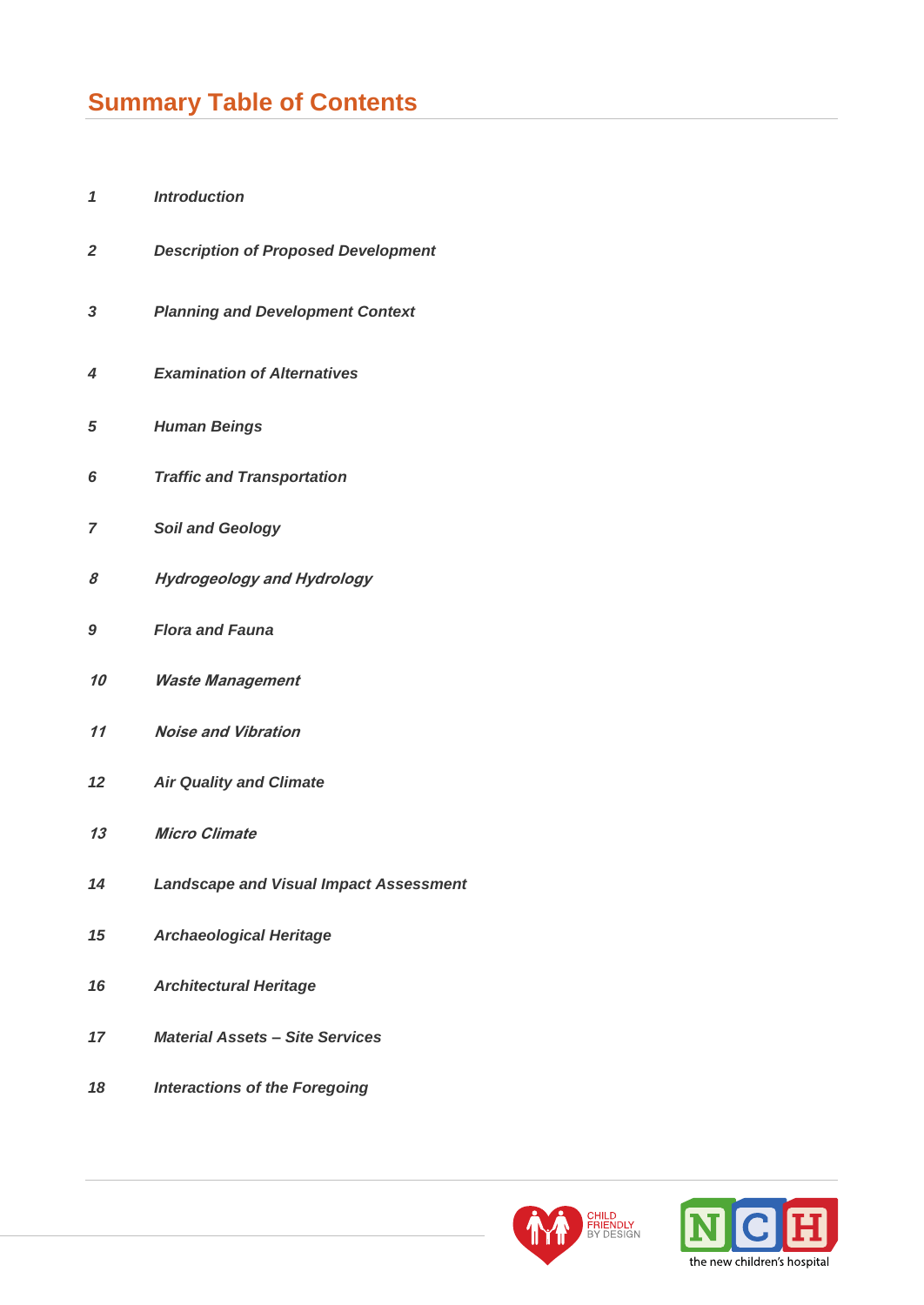## **Table of Contents**

## *1 Introduction*

- *1.0 Background*
	- *1.1 Legislative Context* 
		- *1.1.1 European Legislative Context*
		- *1.1.2 Irish Legislative Context*
- *1.2 Objectives of Environmental Impact Assessment*
- *1.3 Scoping*
- *1.4 Overview of the Proposed Development*
- *1.5 Consultation*
- *1.6 List of Contributors and Experts*
- *1.7 Difficulties in Compiling Specified Information*
- *1.8 Natural Resources*
- *1.9 Non-Technical Summary*
- **Approach to EIS**

## *2 Description of Proposed Development*

- *2.0 Introduction*
- *2.1 Overview of the National Paediatric Hospital Project*
	- *2.2 Strategic Need for the National Paediatric Hospital Project*
		- *2.2.1 Existing Children's Hospitals in Dublin*
			- *2.2.2 McKinsey Report (2006)*
		- *2.2.3 RKW Ambulatory and Urgent Care Centres for Greater Dublin Report (2007)*
		- *2.2.4 KPMG Report on Maternity Services (2008)*
		- *2.2.5 Department of Health Decision on the Provision of Maternity Services in Dublin (June 2015)*
		- *2.2.6 Emerging Plans for the Maternity Hospital at St. James's Campus*
		- *2.2.7 Reasons for Tri-location of Major Adult, Maternity and Children's Hospitals*
		- *2.2.8 Paediatric Model of Care*
		- *2.2.9 Model of Care for Satellite Centres*
- *2.3 Description of the Sites and Surroundings*
	- *2.3.1 St. James's Hospital Campus*
		- *2.3.2 St. James's Hospital – Site for New Children's Hospital*
		- *2.3.3 St. James's Hospital – Family Accommodation Unit Site*
		- *2.3.4 St. James's Hospital – Children's Research and Innovation Centre Site*
		- *2.3.5 Davitt Road Construction Compound Site*
			- *2.3.6 Adelaide and Meath Hospital (Tallaght Hospital) Campus – Children's Hospital Satellite Centre*
		- *2.3.7 Connolly Hospital Campus – Children's Hospital Satellite Centre*
- *2.4 Detailed Project Description*
	- *2.4.1 New Children's Hospital Building*
		- *2.4.2 St. James's Hospital Campus – Family Accommodation Unit*
		- *2.4.3 Children's Research and Innovation Centre*
		- *2.4.4 Davitt Road Construction Compound*
		- *2.4.5 Children's Hospital Satellite Centre –Tallaght Hospital*
		- *2.4.6 Children's Hospital Satellite Centre – Connolly Hospital*

## *2.5 The Design Process*

- *2.6 Phasing and Sequencing of the Overall Project and Construction Management of Sites*
	- *2.6.1 St. James's Campus Developments*
		- *2.6.2 Davitt Road*
		- *2.6.3 Tallaght Hospital*
		- *2.6.4 Connolly Hospital*

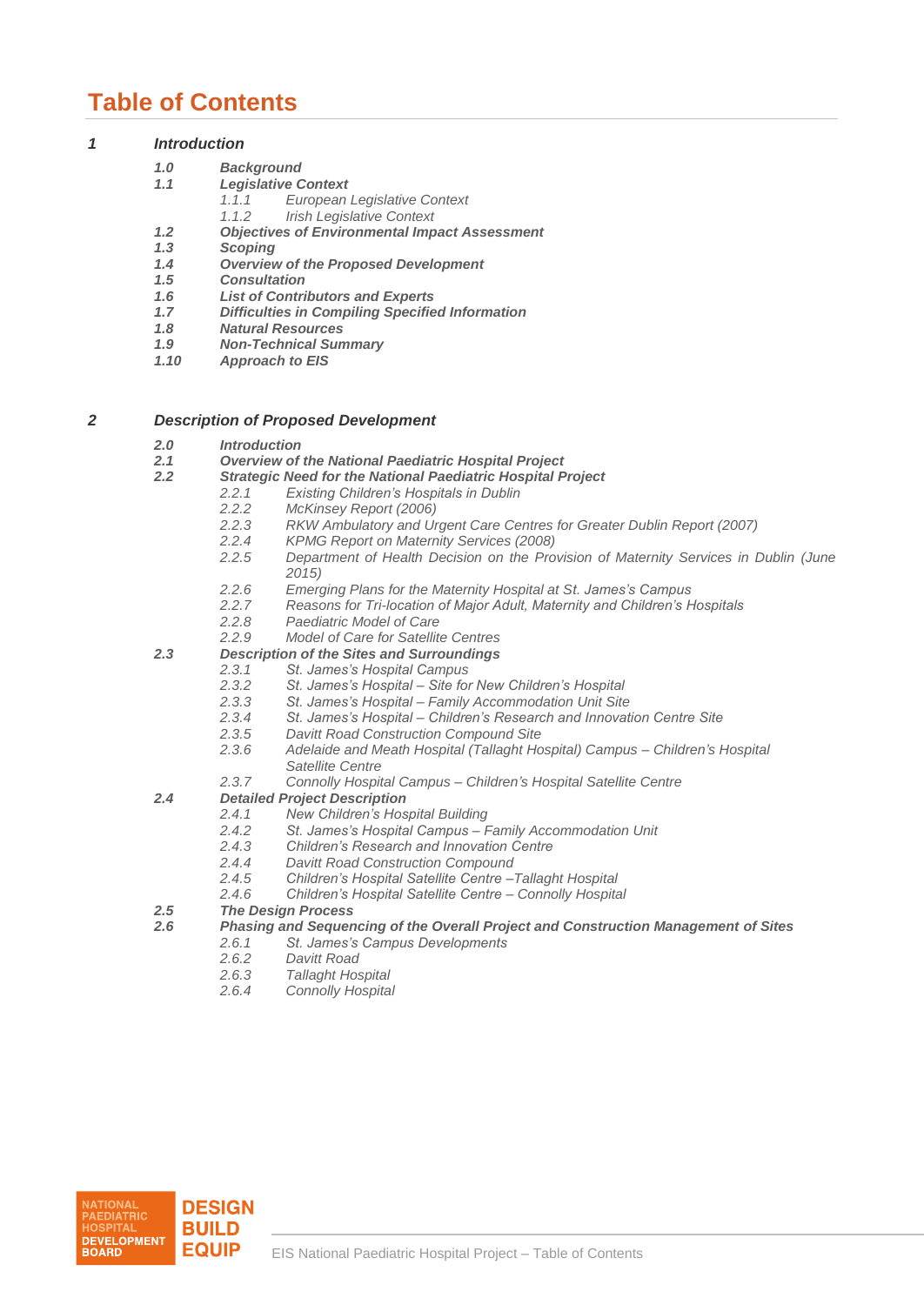## *3 Planning and Development Context*

## *3.0 Introduction*

- *3.1 Statutory Planning Framework – National Level*
	- *3.1.1 National Development Plan, 2007 – 2013*
	- *3.1.2 National Spatial Strategy, 2002 – 2020*
- *3.2 Supplementary Policy Framework – National Level*
	- *3.2.1 National Model of Care for Paediatric Healthcare in Ireland, 2010*
	- *3.2.2 The National Clinical Programme for Paediatrics and Neonatology, 2011*
	- *3.2.3 Smarter Travel – A Sustainable Transport Future: A New Transport Policy for Ireland, 2009 – 2020*
	- *3.2.4 National Cycle Policy Framework, 2009*
	- *3.2.5 Our Sustainable Future, A Framework for Sustainable Development in Ireland, 2012*
- *3.3 Statutory Planning Policy Framework – Regional Level*
	- *3.3.1 Regional Planning Guidelines for the Greater Dublin Area, 2010 – 2022*
- *3.4 Supplementary Policy Framework – Regional Level*
	- *3.4.1 Greater Dublin Area Draft Transport Strategy, 2011 – 2030*
	- *3.4.2 Integrated Implementation Plan. 2013 – 2018*
	- *3.4.3 Draft Greater Dublin Transport Strategy, 2015 – 2030*
- *3.5 Statutory Planning Framework – Local Level*
	- *3.5.1 St. James's Hospital*
		- *3.5.1.1 Dublin City Sustainable Energy Action Plan, 2010 – 2020*
		- *3.5.1.2 Dublin City Development Plan, 2011 – 2017*
		- *3.5.1.3 Davitt Road*
		- *3.5.1.4 Drimnagh Integrated Area Plan, 2009*
		- *3.5.1.5 Dublin City Development Plan, 2016 – 2022*
		- *3.5.2 Tallaght Hospital*
			- *3.5.2.1 South Dublin County Development Plan, 2010 – 2016*
			- *3.5.2.2 Draft South Dublin County Council Development Plan, 2016 – 2022*
			- *3.5.2.3 Tallaght Town Centre Local Area Plan, 2006*
		- *3.5.3 Connolly Hospital Campus*
			- *3.5.3.1 Fingal County Development Plan, 2011 – 2017*
			- *3.5.3.2 Fingal County Development Plan, 2017 – 2023*
			- *3.5.3.3 Blanchardstown Urban Structure Plan, 2007*

## *3.6 Planning History*

- *3.6.1 St. James's Hospital*
- *3.6.2 Tallaght Hospital*
- *3.6.3 Connolly Hospital*
- *3.6.4 Davitt Road*

## *4 Examination of Alternatives*

- *4.0 Introduction*
- *4.1 Legislative Context*
	- *4.1.1 EU Legislation* 
		- *4.1.2 Irish Legislation and Guidance*

## *4.2 Paediatric Healthcare Policy*

- *4.3 Alternative Locations*
	- *4.3.1 McKinsey and Co. Report, 2006*
	- *4.3.2 RKW Ambulatory and Urgent Care Centres for Greater Dublin Report, 2007*
	- *4.3.3 KPMG Report, 2008*
	- *4.3.4 National Model of Care for Paediatric Healthcare in Ireland, 2010*
	- *4.3.5 Independent Review, May 2011*
	- *4.3.6 Dolphin Report, 2012*
	- *4.3.7 New Children's Hospital: Further assessment of planning issues in relation to proposed sites, October 2012*
	- *4.3.8 Further Assessment of the Clear Martin and Dolphin Sites*
	- *4.3.9 Ministerial Decision on the New Children's Hospital*
	- *4.3.10 Satellite Centres – Review of a Plan for the Ambulatory and Urgent Care Centre (AUCC)*
		- *4.3.10.1 Southside Location*
		- *4.3.10.2 Northside Location*
	- *4.3.11 Ministerial Decision on satellite centres*
	- *4.3.12 Conclusion*

## *4.4 Alternative Locations – Individual Campuses*

- *4.4.1 Locations on the St. James's Campus*
- *4.4.2 Site Suitability Study – Connolly Hospital, 2014*
- *4.4.3 Site Assessment Tallaght Hospital, 2014*



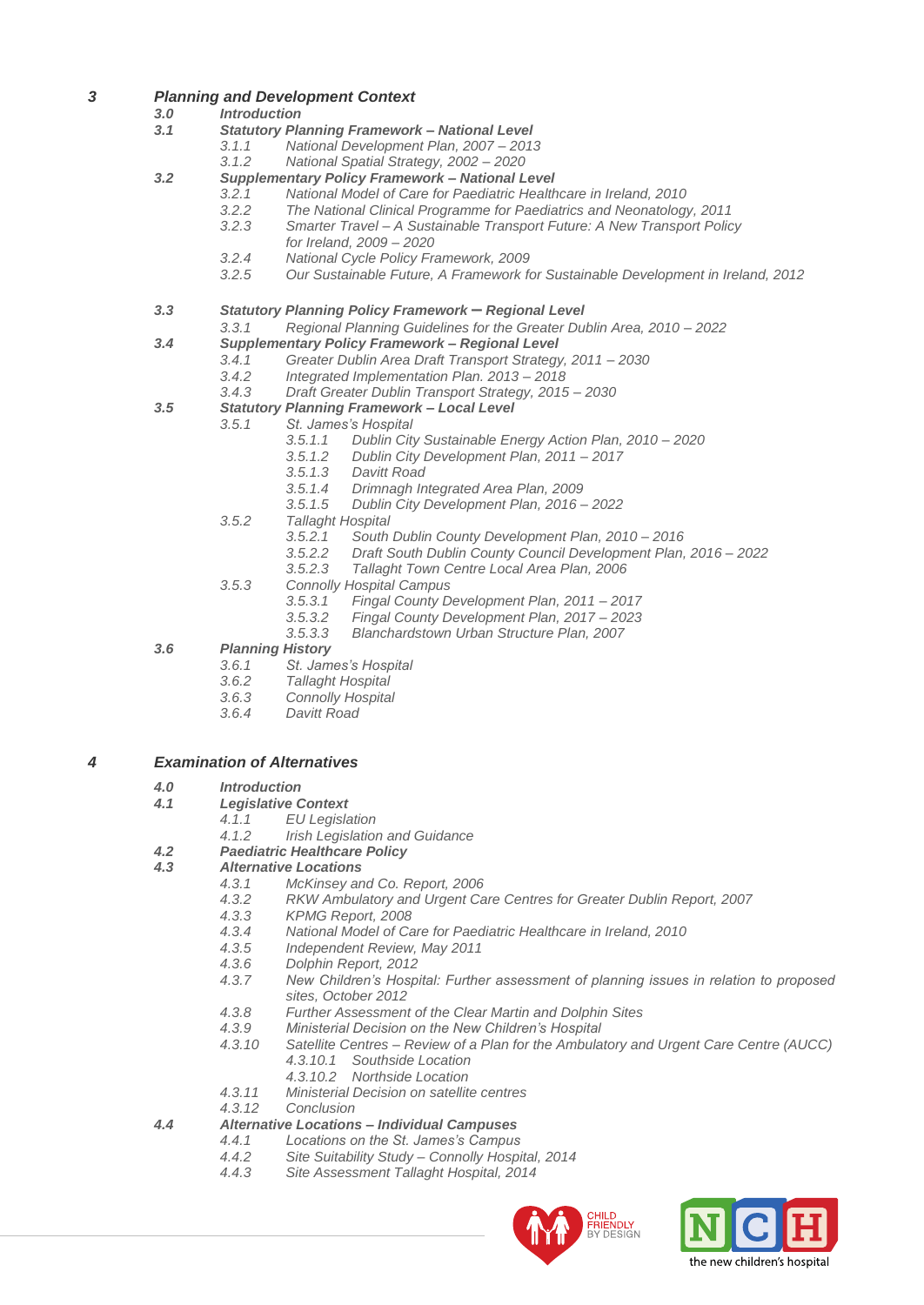- *4.5 Alternative Designs*
	- *4.5.1 Introduction*
	- *4.5.2 Brief Requirements*
	- *4.5.3 Design Rationale – St. James's Hospital Campus*
	- *4.5.4 Design Progression – St. James's Hospital Campus*
		- *4.5.4.1 Long List Design Options*
		- *4.5.4.2 Short List Design Options*
		- *4.5.4.3 Preferred Option*
		- *4.5.4.4 Helipad Location*
		- *4.5.4.5 Drimnagh Sewer*
		- *4.5.4.6 Family Accommodation Unit*
		- *4.5.4.7 Children's Research and Innovation Centre*
		- *4.5.4.8 Davitt Road Construction Compound*
- *4.5.5 Satellite Centres 4.6 Alternative Processes*
- 
- *4.7 Conclusion*

## *5 Human Beings*

*5.0 Introduction*

- *5.1 St. James's Hospital*
	- *5.1.1 Introduction*
	- *5.1.2 Methodology*
		- *5.1.3 Receiving Environment*
			- *5.1.3.1 National*
			- *5.1.3.2 Regional*
			- *5.1.3.3 Local*
	- *5.1.4 Characteristics of the Proposed Development*
	- *5.1.5 Population – Receiving Environment*
		- *5.1.5.1 Population Trends*
		- *5.1.5.2 Population Change 2002 – 2011*
		- *5.1.5.3 Age Profile*
	- *5.1.6 Potential Impacts of the Proposed Development on Population*
		- *5.1.6.1 Construction Phase*
			- *5.1.6.2 Operational Phase*
			- *5.1.6.3 Do Nothing*
	- *5.1.7 Ameliorative, Remedial or Reductive Measures on Population*
		- *5.1.7.1 Construction Phase*
		- *5.1.7.2 Operational Phase*
		- *5.1.7.3 Worst Case Scenario*
	- *5.1.8 Predicted Impact of the Proposal on Population*
		- - *5.1.8.1 Construction Phase 5.1.8.2 Operational Phase*
			- *5.1.8.3 Worst Case Scenario*
	- *5.1.9 Cumulative Impact of the new children's hospital development on Population*
		- *5.1.9.1 National*
			- *5.1.9.2 Regional*
			- *5.1.9.3 Local*
	- *5.1.10 Employment – Receiving Environment*
		- *5.1.10.1 Trends in the Number of Persons in Work*
		- *5.1.10.2 Employment and Occupations in the Local Area*
		- *5.1.10.3 Commuting Patterns*
		- *5.1.10.4 Unemployment Trends*
	- *5.1.11 Potential Impacts of the Proposed Development on Employment*
		- *5.1.11.1 Construction Phase*
			- *5.1.11.2 Operational Phase*
			- *5.1.11.3 Worst Case Scenario*
	- *5.1.12 Ameliorative, Remedial or Reductive Measures on Employment*
		- *5.1.12.1 Construction Phase*
		- *5.1.12.2 Operational Phase*
	- *5.1.13 Predicted Impact of the Proposed on Employment*
		- *5.1.13.1 Construction Phase*
		- *5.1.13.2 Operational Phase*
	- *5.1.14 Cumulative Impact of the new children's hospital development on Employment*
	- *5.1.15 Community – Receiving Environment*
		- *5.1.15.1 The Residential Community*
		- *5.1.15.2 The Working Community*
		- *5.1.15.3 The Visiting Community*

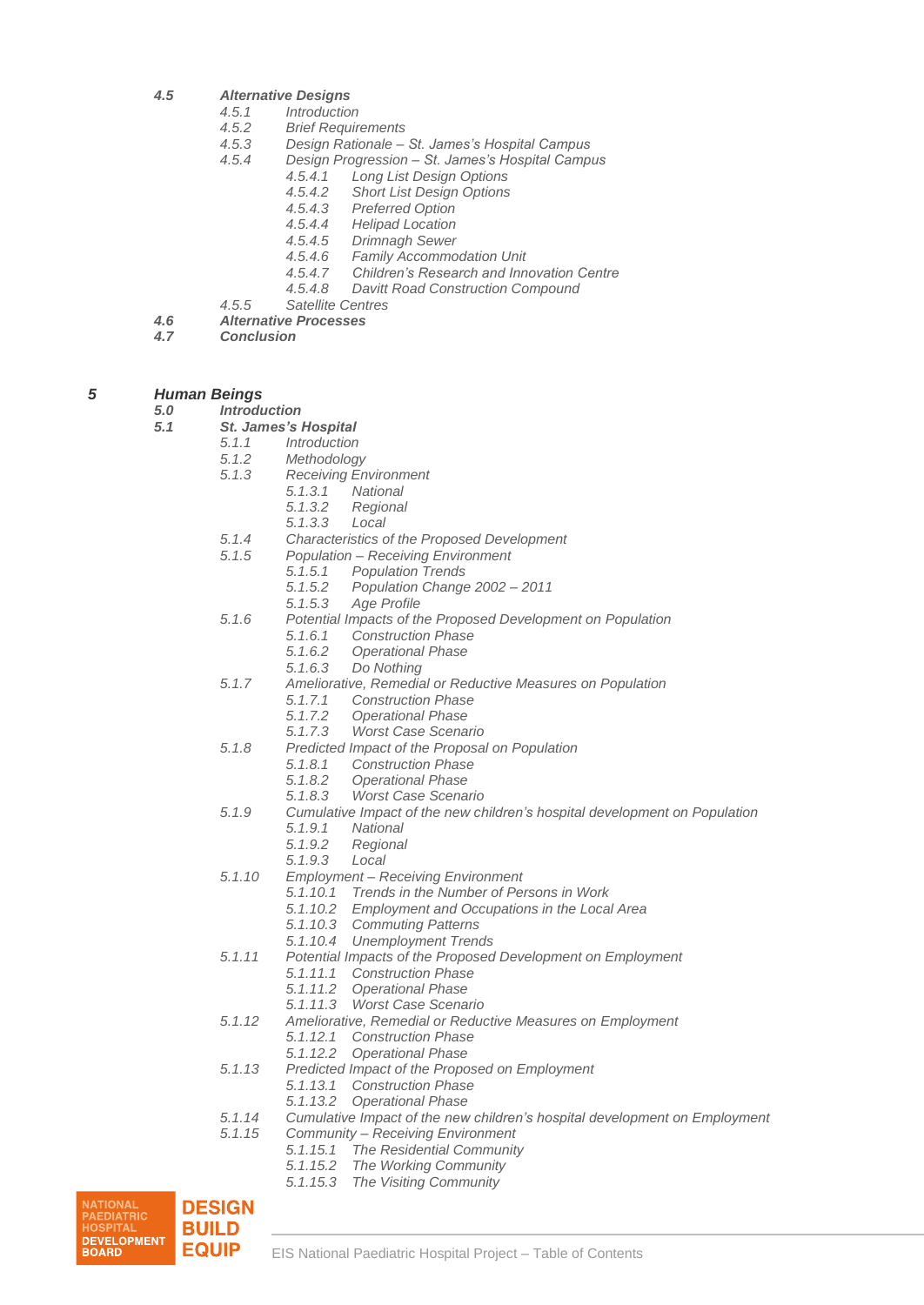- *5.1.16 Potential Impacts of the Proposed Development on Community*
	- *5.1.16.1 Construction Phase*
	- *5.1.16.2 Operational Phase*
	- *5.1.16.3 'Do Nothing' Scenario*
- *5.1.17 Avoidance, Remedial or Reductive Measures – Community*
- *5.1.18 Predicted Impact of the Proposal on Community*
	- *5.1.18.1 Construction Phase*
	- *5.1.18.2 Operational Phase*
		- *5.1.18.3 Worse Case*
- *5.1.19 Cumulative impact of the new children's hospital development on Community*
	- *5.1.19.1 Construction Phase*
	- *5.1.19.2 Operational Phase*
- *5.1.20 Monitoring*
- *5.1.21 Reinstatement*

- *5.2.1 Introduction*
- *5.2.2 Methodology*
- *5.2.3 The Receiving Environment*
- *5.2.4 Characteristics of the Proposed Development*
- *5.2.5 Population – Receiving Environment*
	- *5.2.5.1 Population Trends*
		- *5.2.5.2 Population Change 2002 – 2011*
		- *5.2.5.3 Age Profile*
- *5.2.6 Potential Impacts of the Proposed Development on Population*
	- *5.2.6.1 Construction Phase*
	- *5.2.6.2 Operational Phase*
	- *5.2.6.3 Do Nothing*
	- *5.2.6.4 Position if Permission not forthcoming to Tallaght Satellite Development*
- *5.2.7 Ameliorative, Remedial or Reductive Measures on Population*
	- *5.2.7.1 Construction Phase*
	- *5.2.7.2 Operational Phase*
	- *5.2.7.3 Worst Case Scenario*
- *5.2.8 Predicted Impact of the Proposal on Population*
	- *5.2.8.1 Construction Phase*
	- *5.2.8.2 Operational Phase*
	- *5.2.8.3 Worst Case*
- *5.2.9 Cumulative Impact of the Children's Hospital Satellite Centre Development on*
- *Population 5.2.10 Employment – Receiving Environment*
	- *5.2.10.1 Trends in the Number of Persons in Work*
		- *5.2.10.2 Unemployment Trends*
- *5.2.11 Potential Impacts of the Proposed Development on Employment*
	- *5.2.11.1 Construction Phase*
	- *5.2.11.2 Operational Phase*
	- *5.2.11.3 Worst Case Scenario*
- *5.2.12 Ameliorative, Remedial or Reductive Measures on Employment*
	- *5.2.12.1 Construction Phase*
	- *5.2.12.2 Operational Phase*
- *5.2.13 Predicted Impact of the Proposal on Employment*
	- *5.2.13.1 Construction Phase*
	- *5.2.13.2 Operational Phase*
- *5.2.14 Cumulative Impact of the Children's Hospital Satellite Centre Development on*
- *Employment*
- *5.2.15 Community*
	- *5.2.15.1 The Receiving Environment*
- *5.2.16 Potential Impacts of the Proposed Development on Community*
	- *5.1.16.1 Construction Phase*
	- *5.1.16.2 Operational Phase*
	- *5.1.16.3 'Do Nothing' Scenario*
- *5.2.17 Avoidance, Remedial or Reductive Measures – Community*
- *5.2.18 Predicted Impact of the Proposal on Community*
	- *5.1.18.1 Construction Phase*
		- *5.1.18.2 Operational Phase*
		- *5.1.18.3 Worse Case*
- *5.2.19 Cumulative Impact of the Children's Hospital Satellite Centre Development on Community*
	- *5.1.19.1 Construction Phase*
	- *5.1.19.2 Operational Phase*



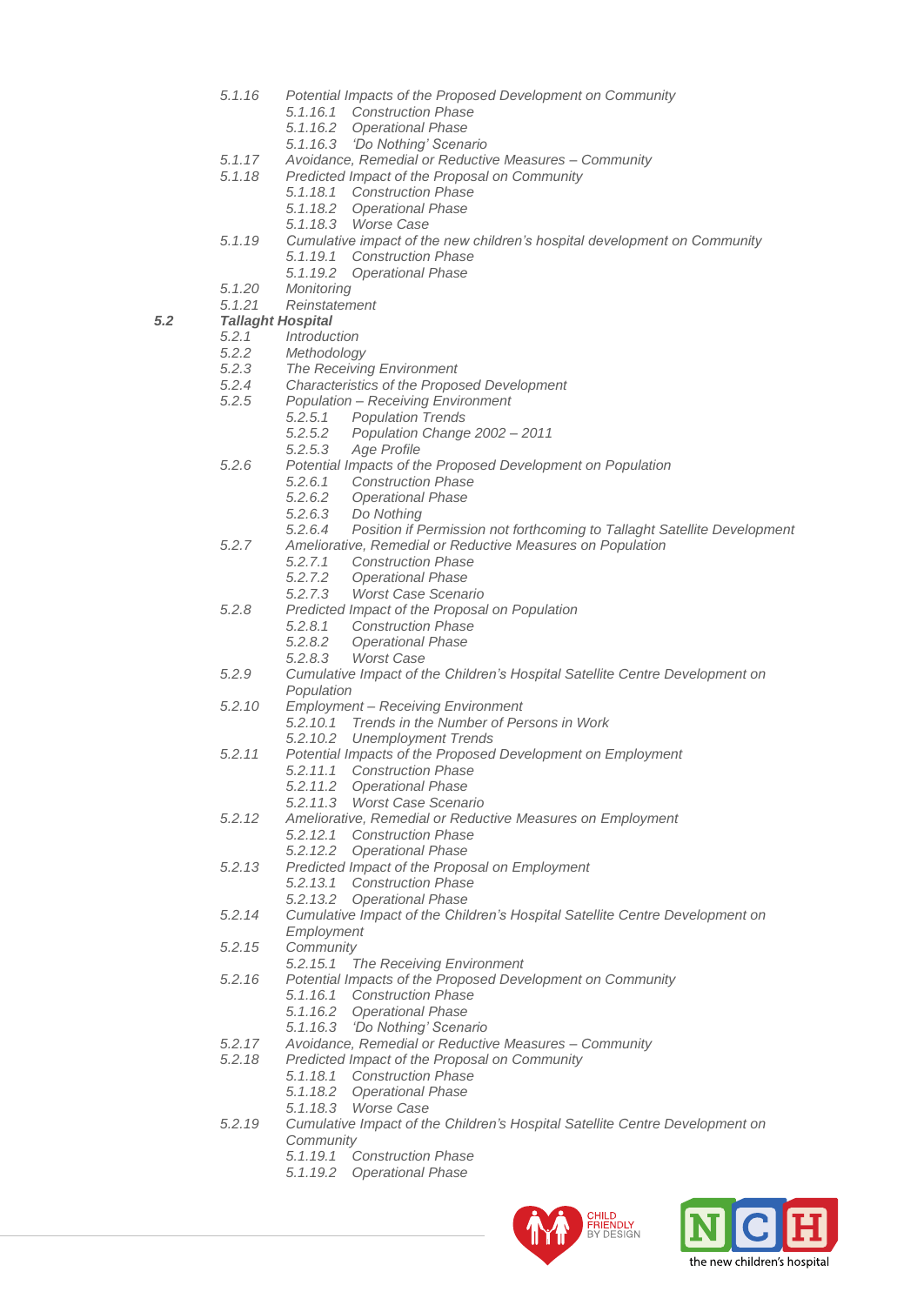- *5.2.20 Monitoring*
- *5.2.21 Reinstatement*

*5.3 Connolly Hospital*

- *5.3.1 Introduction*
- *5.3.2 Methodology*
- *5.3.3 The Receiving Environment*
- *5.3.4 Characteristics of the Proposed Development*
	- *5.3.5 Population – Receiving Environment*
		- *5.3.5.1 Population Trends*
		- *5.3.5.2 Population Change 2002 – 2011*
			- *5.3.5.3 Age Profile*
- *5.3.6 Potential Impacts of the Proposed Development on Population*
	- *5.3.6.1 Construction Phase*
	- *5.3.6.2 Operational Phase*
	- *5.3.6.3 Do Nothing*
	- *5.3.6.4 Position if Permission not forthcoming for Connolly Satellite Development*
- *5.3.7 Ameliorative, Remedial or Reductive Measures on Population*
	- *5.3.7.1 Construction Phase*
	- *5.3.7.2 Operational Phase*
	- *5.3.7.3 Worst Case Scenario*
- *5.3.8 Predicted Impact of the Proposal on Population*
	- *5.3.8.1 Construction Phase*
	- *5.3.8.2 Operational Phase*
	- *5.3.8.3 Worst Case*
- *5.3.9 Cumulative Impact of the Children's Hospital Satellite Centre Development on Population*
- *5.3.10 Employment*
	- *5.3.10.1 The Receiving Environment*
	- *5.3.10.2 Trends in the Number of Persons in Work*
	- *5.3.10.3 Unemployment Trends*
- *5.3.11 Potential Impacts of the Proposed Development on Employment*
	- *5.3.11.1 Construction Phase*
	- *5.3.11.2 Operational Phase*
	- *5.3.11.3 Worst Case Scenario*
- *5.3.12. Ameliorative, Remedial or reductive Measures on Employment*
	- *5.3.12.1 Construction Phase*
	- *5.3.12.2 Operational Phase*
- *5.3.13 Predicted Impact of the Proposal on Employment*
	- *5.3.13.1 Construction Phase*
	- *5.3.13.2 Operational Phase*
- *5.3.14 Cumulative Impact of the Children's Hospital Satellite Centre Development on Employment*
- *5.3.15 Community*
	- *5.3.15.1 The Receiving Environment*
- *5.3.16 Potential Impacts of the Proposed Development on Community*
	- *5.3.16.1 Construction Phase*
		- *5.3.16.2 Operational Phase*
	- *5.3.16.3 'Do Nothing' Scenario*
- *5.3.17 Avoidance, Remedial or Reductive Measures – Community*
- *5.3.18 Predicted Impact of the Proposal on Community*
	- *5.3.18.1 Construction Phase*
	- *5.3.18.2 Operational Phase*
	- *5.3.18.3 Worse Case*
- *5.3.19 Cumulative Impact of the Children's Hospital Satellite Centre Development on Community*
	- *5.2.19.1 Construction Phase*
	- *5.2.19.1 Operational Phase*
- *5.3.20 Monitoring*
- *5.3.21 Reinstatement*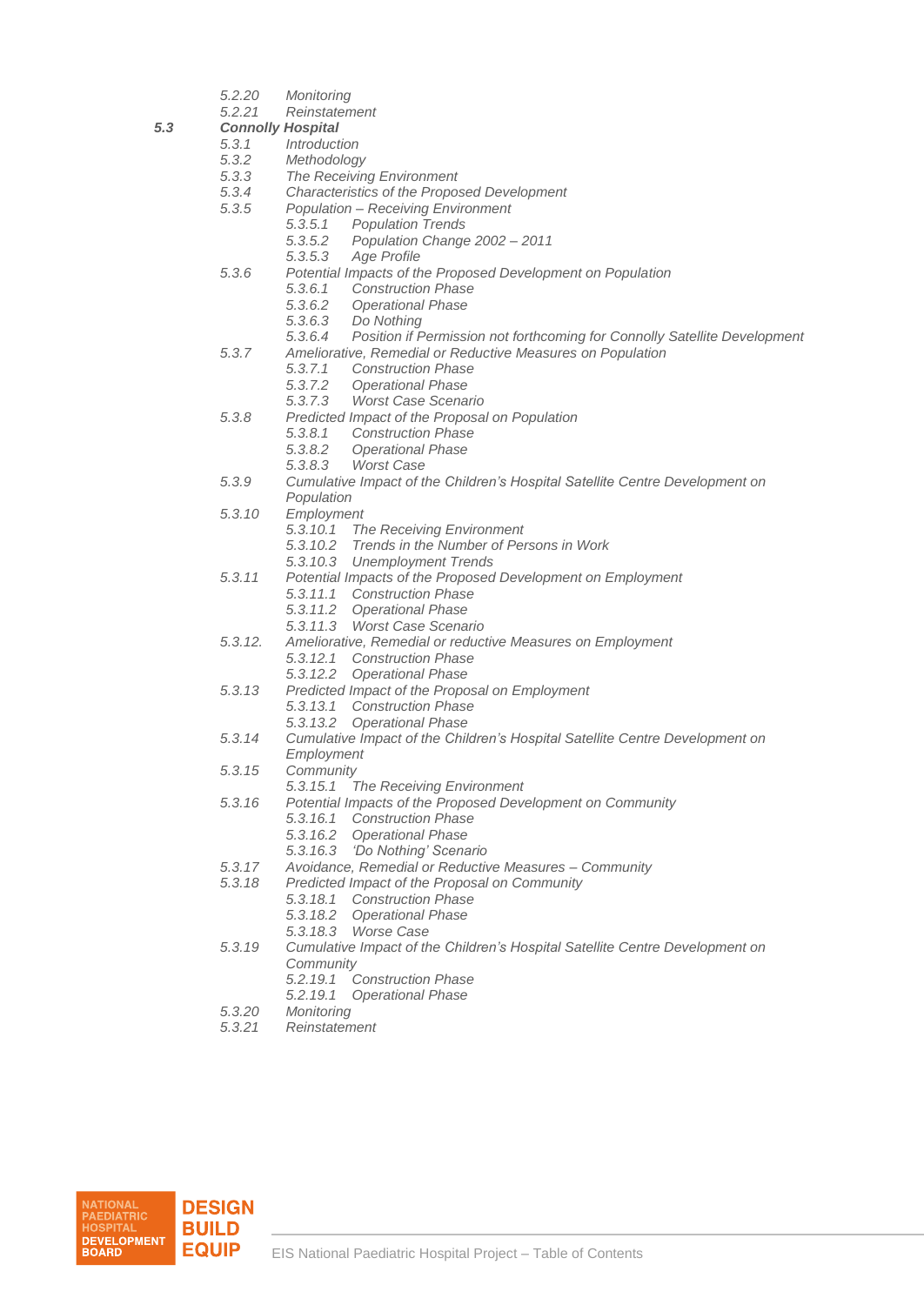- *6 Traffic and Transportation*
	- *6.0 Introduction*

#### *6.1 St. James's Hospital Campus*

- *6.1.1 Introduction*
	- *6.1.1.1 Transportation Planning Context*
	- *6.1.1.2 Dublin City Development Plan 2011 – 2017*
	- *6.1.1.3 Dublin City Development Plan 2016 – 2022*
	- *6.1.1.4 Dublin City Centre Transport Study*
	- *6.1.1.5 Infrastructure and Capital Investment 2012 – 2016*
	- *6.1.1.6 National Transport Authority Transport Planning Policy*
	- *6.1.1.7 Draft Transport Strategy for the Greater Dublin Area 2011 – 2030 (Vision)*
	- *6.1.1.8 Integrated Implementation Plan 2013-2018*
	- *6.1.1.9 Department of Transport, Tourism and Sport Smarter Travel*
	- *6.1.1.10 National Cycle Policy Framework 2009 – 2020*
	- *6.1.1.11 Greater Dublin Area Cycle Network Plan 2014*
	- *6.1.1.12 Regional Planning Guidelines 2010 – 2022*
	- *6.1.1.13 Future Infrastructure Improvements*
	- *6.1.1.14 St. James's Hospital Campus Draft Site Capacity Study*
	- *6.1.2. Methodology*
		- *6.1.2.1 Mobility Management Plan*
		- *6.1.2.2 Transport Appraisal*
	- *6.1.3. Receiving Environment*
		- *6.1.3.1 Road Network*
			- *6.1.3.2 Existing Traffic Conditions*
			- *6.1.3.3 Existing and Proposed Public Transport Network*
			- *6.1.3.4 Existing and Proposed Pedestrian and Cycle Networks*
			- *6.1.3.5 Travel Surveys – St James's Hospital and the Existing Children's Hospitals*
	- *6.1.4 Characteristics of the Proposed Development*
		- *6.1.4.1 Introduction*
		- *6.1.4.2 Sustainable Transport Strategy*
		- *6.1.4.3 Access and Circulation Strategy*
		- *6.1.4.4 St James's Hospital Campus Entrances*
		- *6.1.4.5 St James's Hospital Campus Smarter Travel Programme*
		- *6.1.4.6 Car Parking Proposals*
		- *6.1.4.7 Wayfinding Strategy*
	- *6.1.5 Potential Impact of the Proposed Development*
		- *6.1.5.1 Construction Phase*
		- *6.1.5.2 Operational Phase*
		- *6.1.5.3 'Do Nothing' Scenario*
	- *6.1.6 Ameliorative, Remedial or Reductive Measures*
		- *6.1.6.1 Construction Phase*
		- *6.1.6.2 Operational Phase*
		- *6.1.6.3 'Do Nothing' Scenario*
	- *6.1.7 Predicted Impact of the Proposed Development*
		- *6.1.7.1 Construction Phase*
		-
		- *6.1.7.2 Operational Phase 6.1.7.3 'Do Nothing' Scenario*
	- *6.1.8 Monitoring*
	- *6.1.9 Reinstatement*
- *6.2 Children's Hospital Satellite Centre at Tallaght Hospital Campus*
	- *6.2.1 Introduction*
		- *6.2.1.1 Transportation Planning Context*
	- *6.2.2 Methodology*
		- *6.2.2.1 Transport Appraisal*
	- *6.2.3 Receiving Environment*
		- *6.2.3.1 Introduction*
			- *6.2.3.2 Road Network*
			- *6.2.3.3 Existing Vehicular Access and Car Parking*
			- *6.2.3.4 Existing Traffic Conditions*
			- *6.2.3.5 Walk Accessibility*
			- *6.2.3.6 Cycle Accessibility*
			- *6.2.3.7 Public Transport Accessibility*
	- *6.2.4 Characteristics of the Proposed Development*
		- *6.2.4.1 Introduction*
		- *6.2.4.2 Car Parking*
		- *6.2.4.3 Cycle Parking and Facilities*
		- *6.2.4.4 Vehicular Access*
	- *6.2.5 Potential Impact of the Proposed Development*



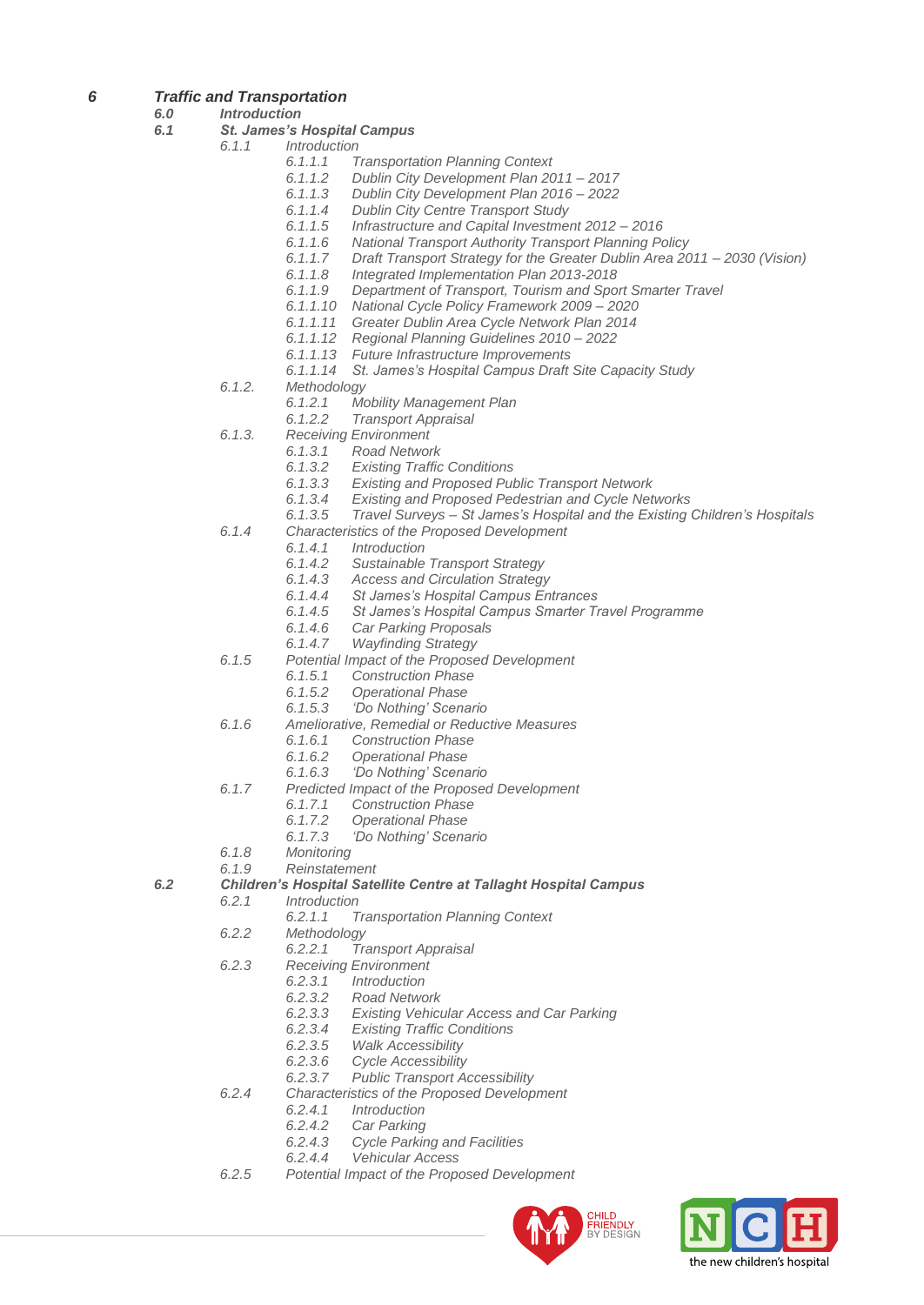- *6.2.5.1 Construction Phase*
- *6.2.5.2 Operational Phase*
- *6.2.5.3 'Do Nothing' Scenario*
- *6.2.6 Ameliorative, Remedial or Reductive Measures*
	- *6.2.6.1 Construction Phase*
	- *6.2.6.2 Operational Phase*
	- *6.2.6.3 'Do Nothing' Scenario*
- *6.2.7 Predicted Impact of the Proposed Development*
	- *6.2.7.1 Construction Phase*
	- *6.2.7.2 Operational Phase*
	- *6.2.7.3 'Do Nothing' Scenario*
- *6.2.8 Monitoring*
- *6.2.9 Reinstatement*

## *6.3 Children's Hospital Satellite Centre at Connolly Hospital Campus*

- *6.3.1 Introduction*
	- *6.3.1.1 Transportation Planning Context*
- *6.3.2 Methodology*
	- *6.3.2.1 Transport Appraisal*
- *6.3.3 Receiving Environment*
	- *6.3.3.1 Introduction*
	- *6.3.3.2 Road Network*
	- *6.3.3.3 Car Parking*
		- *6.3.3.4 Existing Traffic Conditions*
	- *6.3.3.5 Walk Accessibility*
	- *6.3.3.6 Cycle Accessibility*
	- *6.3.3.7 Public Transport Accessibility*
- *6.3.4 Characteristics of the Proposed Development*
	- *6.3.4.1 Introduction*
		- *6.3.4.2 Car Parking Provision*
	- *6.3.4.3 Vehicular Access and Car Parking Location*
	- *6.3.4.4 Cycle Parking and Facilities*
- *6.3.5 Potential Impact of the Proposed Development*
	- *6.3.5.1 Construction Phase*
		- *6.3.5.2 Operational Phase*
		- *6.2.5.3 'Do Nothing' Scenario*
- *6.3.6 Ameliorative, Remedial or Reductive Measures*
	- *6.3.6.1 Construction Phase*
	- *6.3.6.2 Operational Phase*
	- *6.2.6.3 'Do Nothing' Scenario*
- *6.3.7 Predicted Impact of the Proposed Development*
	- *6.3.7.1 Construction Phase*
	- *6.3.7.2 Operational Phase*
	- *6.2.7.3 'Do Nothing' Scenario*
- *6.2.8 Monitoring*
- *6.2.9 Reinstatement*
- *7 Soil and Geology*

- *7.0 Introduction 7.1 St. James's Hospital*
	- *7.1.1 Introduction*
		- *7.1.1.1 Davitt Road*
		- *7.1.2 Methodology*
			- *7.1.2.1 Guidelines*
				- *7.1.2.2 Approach*
			- *7.1.2.3 Assumptions and Limitations*
		- *7.1.3 Receiving Environment*
			- *7.1.3.1 Introduction*
			- *7.1.3.2 Topography*
				- *7.1.3.3 Areas of Geological Interest & Historic Land-use*
			- *7.1.3.4 Regional Soils*
			- *7.1.3.5 Regional Geology*
			- *7.1.3.6 Hydrogeology*
			- *7.1.3.7 Local Soils*
			- *7.1.3.8 Local (Bedrock) Geology*
			- *7.1.3.9 Assessment of Soil Contamination*
			- *7.1.3.10 Radon*
			- *7.1.3.11 Summary and Type of Geological Environment*

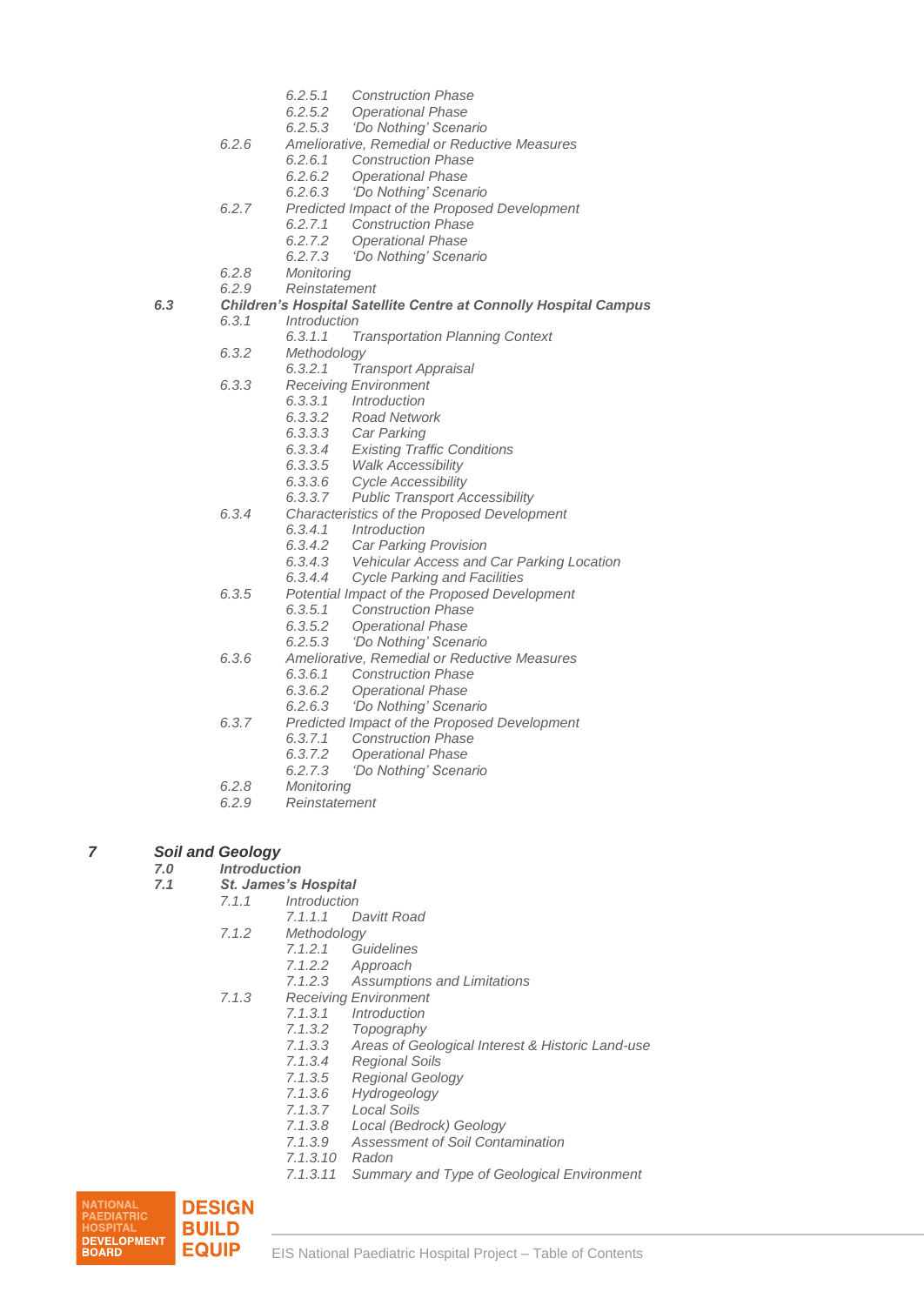- *7.1.4 Characteristics of the Proposed Development*
- *7.1.5 Potential Impact of the Proposed Development*
	- *7.1.5.1 Construction Phase*
	- *7.1.5.2 Operational Phase*
	- *7.1.5.3 'Do Nothing' Scenario*
- *7.1.6 Ameliorative, Remedial or Reductive Measures*
	- *7.1.6.1 Construction Phase*
	- *7.1.6.2 Operational Phase*
	- *7.1.6.3 'Do Nothing' Scenario*
- *7.1.7 Predicted Impact of Proposed Development*
	- *7.1.7.1 Construction Phase*
	- *7.1.7.2 Operational Phase*
	- *7.1.7.3 'Do Nothing' Scenario*
- *7.1.8 Monitoring*
- *7.1.9 Reinstatement*
- *7.1.10 References and Relevant Legislation Does*

- *7.2.1 Introduction*
- *7.2.2 Methodology*
- *7.2.3 Receiving Environment*
- *7.2.4 Characteristics of the Proposed Development*
- *7.2.5 Potential Impact of the Proposed Development*
	- *7.2.5.1 Construction Phase*
	- *7.2.5.2 Operational Phase*
	- *7.2.5.3 'Do Nothing' Scenario*
- *7.2.6 Ameliorative, Remedial or Reductive Measures*
	- *7.2.6.1 Construction Phase*
	- *7.2.6.2 Operational Phase*
	- *7.2.6.3 'Do Nothing' Scenario*
- *7.2.7 Predicted Impact of Proposed Development*
	- *7.2.7.1 Construction Phase*
	-
	- *7.2.7.2 Operational Phase 7.2.7.3 'Do Nothing' Scenario*
- *7.2.8 Monitoring*
- *7.2.9 Reinstatement*

## *7.3 Connolly Hospital*

- *7.3.1 Introduction*
- *7.3.2 Methodology*
- *7.3.3 Receiving Environment*
- *7.3.4 Characteristics of the Proposed Development*
- *7.3.5 Potential Impact of the Proposed Development*
	- *7.3.5.1 Construction Phase*
		- *7.3.5.2 Operational Phase*
		- *7.3.5.3 'Do Nothing' Scenario*
- *7.3.6 Ameliorative, Remedial or Reductive Measures*
	- *7.3.6.1 Construction Phase*
	- *7.3.6.2 Operational Phase*
	- *7.3.6.3 'Do Nothing' Scenario*
- *7.3.7 Predicted Impact of Proposed Development*
	- *7.3.7.1 Construction Phase*
		-
		- *7.3.7.2 Operational Phase 7.3.7.3 'Do Nothing' Scenario*
- *7.3.8 Monitoring*
- *7.3.9 Reinstatement*



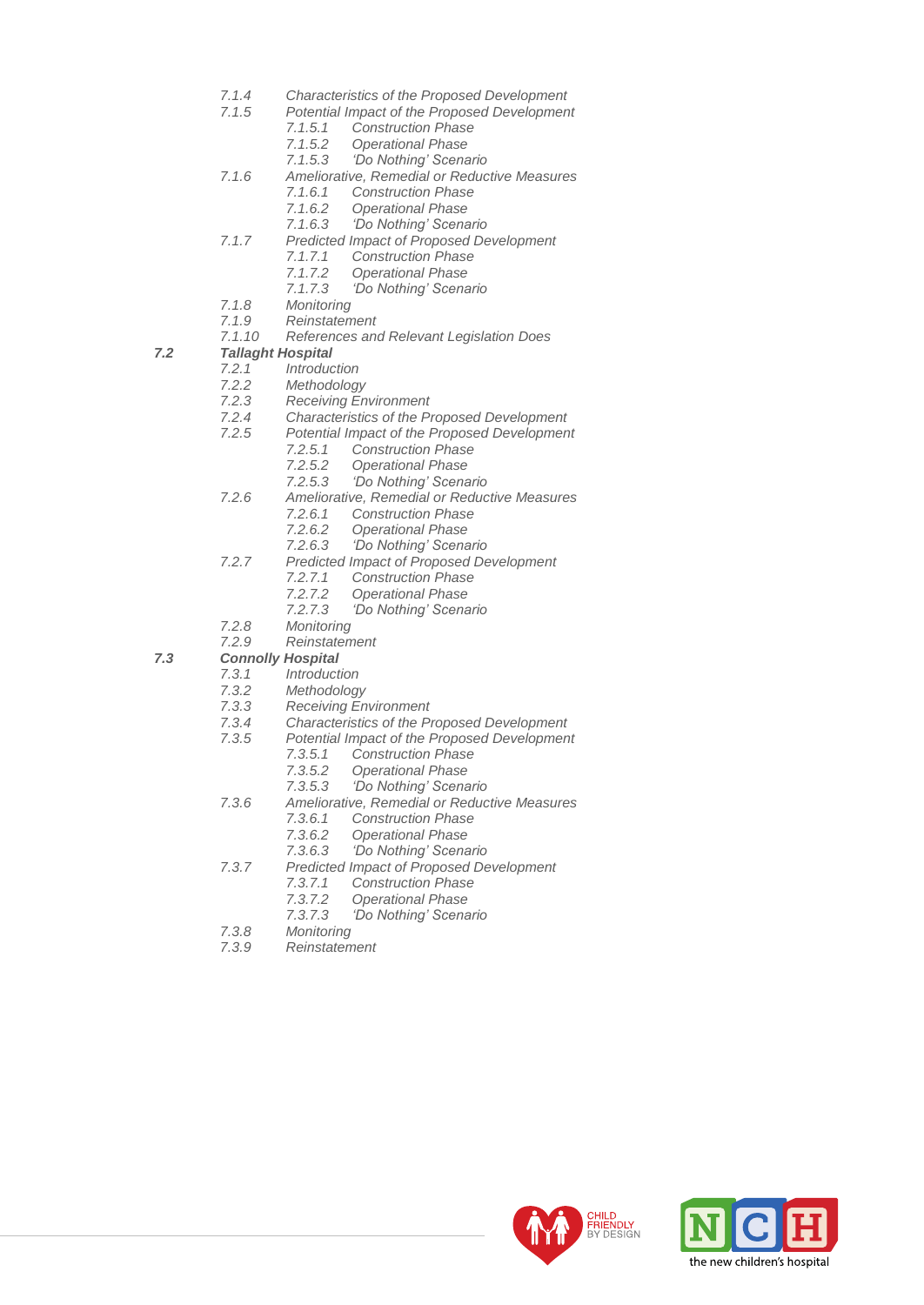- **8 Hydrogeology and Hydrology**
	- *8.0 Introduction*
	- *8.1 St. James's Hospital*
		- *8.1.1 Introduction*
		- *8.1.2 Methodology*
			- *8.1.2.1 Guidelines*
			- *8.1.2.2 Approach*
			- *8.1.2.3 Assumptions and Limitations*
		- *8.1.3 Receiving Environment*
			- *8.1.3.1 Introduction*
			- *8.1.3.2 Regional Hydrology*
			- *8.1.3.3 Flood Risk*
			- *8.1.3.4 Local Hydrology, Current Drainage and CSOs*
			- *8.1.3.5 Regional Soils and Geology*
			- *8.1.3.6 Regional Hydrogeology*
			- *8.1.3.7 Local Geology – Soils*
			- *8.1.3.8 Local Geology – Bedrock*
			- *8.1.3.9 Local Hydrogeology*
			- *8.1.3.10 Type of Hydrogeological Environment*
		- *8.1.4 Characteristics of the Proposed Development*
		- *8.1.5 Potential Impact of the Proposed Development*
			- *8.1.5.1 Construction Phase*
				- *8.1.5.2 Operational Phase*
			- *8.1.5.3 'Do Nothing' Scenario*
		- *8.1.6 Ameliorative, Remedial or Reductive Measure* 
			- *8.1.6.1 Construction Phase*
			- *8.1.6.2 Operational Phase*
			- *8.1.6.3 'Do Nothing' Scenario*
		- *8.1.7 Predicted Impact of the Proposed Development*
			-
			- *8.1.7.1 Construction Phase 8.1.7.2 Operational Phase*
			- *8.1.7.3 'Do nothing' Scenario*
		- *8.1.8 Monitoring*
		-
		- *8.1.9 Reinstatement 8.1.10 References and Bibliography*

- *8.2.1 Introduction*
- *8.2.2 Methodology*
- *8.2.3 Receiving Environment*
	- *8.2.3.1 Hydrological Setting*
	- *8.2.3.2 Hydrogeological Setting*
- *8.2.4 Characteristics of the Proposed Development*
- *8.2.5 Potential Impact of the Proposed Development*
	- *8.2.5.1 Construction Phase*
	- *8.2.5.2 Operational Phase*
	- *8.2.5.3 'Do Nothing' Scenario*
- *8.2.6 Ameliorative, Remedial or Reductive Measure*
	-
	- *8.2.6.1 Construction Phase 8.2.6.2 Operational Phase*
	- *8.2.6.3 'Do Nothing' Scenario*
- *8.2.7 Predicted Impact of Proposed Development*
	- *8.2.7.1 Construction Phase*
	- *8.2.7.2 Operational Phase*
	- *8.2.7.3 'Do nothing' Scenario*
- 
- *8.2.8 Monitoring 8.2.9 Reinstatement*

#### *8.3 Connolly Hospital*

- *8.3.1 Introduction*
- 
- *8.3.2 Methodology 8.3.3 Receiving Environment*
	- *8.3.3.1 Hydrological Setting*
	- *8.3.3.2 Hydrogeological Setting*
- *8.3.4 Characteristics of the Proposed Development*
- *8.3.5 Potential Impact of the Proposed Development*
	- *8.3.5.1 Construction Phase*
		- *8.3.5.2 Operational Phase*
	- *8.3.5.3 'Do Nothing' Scenario*
- *8.3.6 Ameliorative, Remedial or Reductive Measure – TBC*

NATIONAL **DESIGN PAEDIATRIC<br>HOSPITAL BUILD DEVELOPMENT EQUIP BOARD** 

- 
-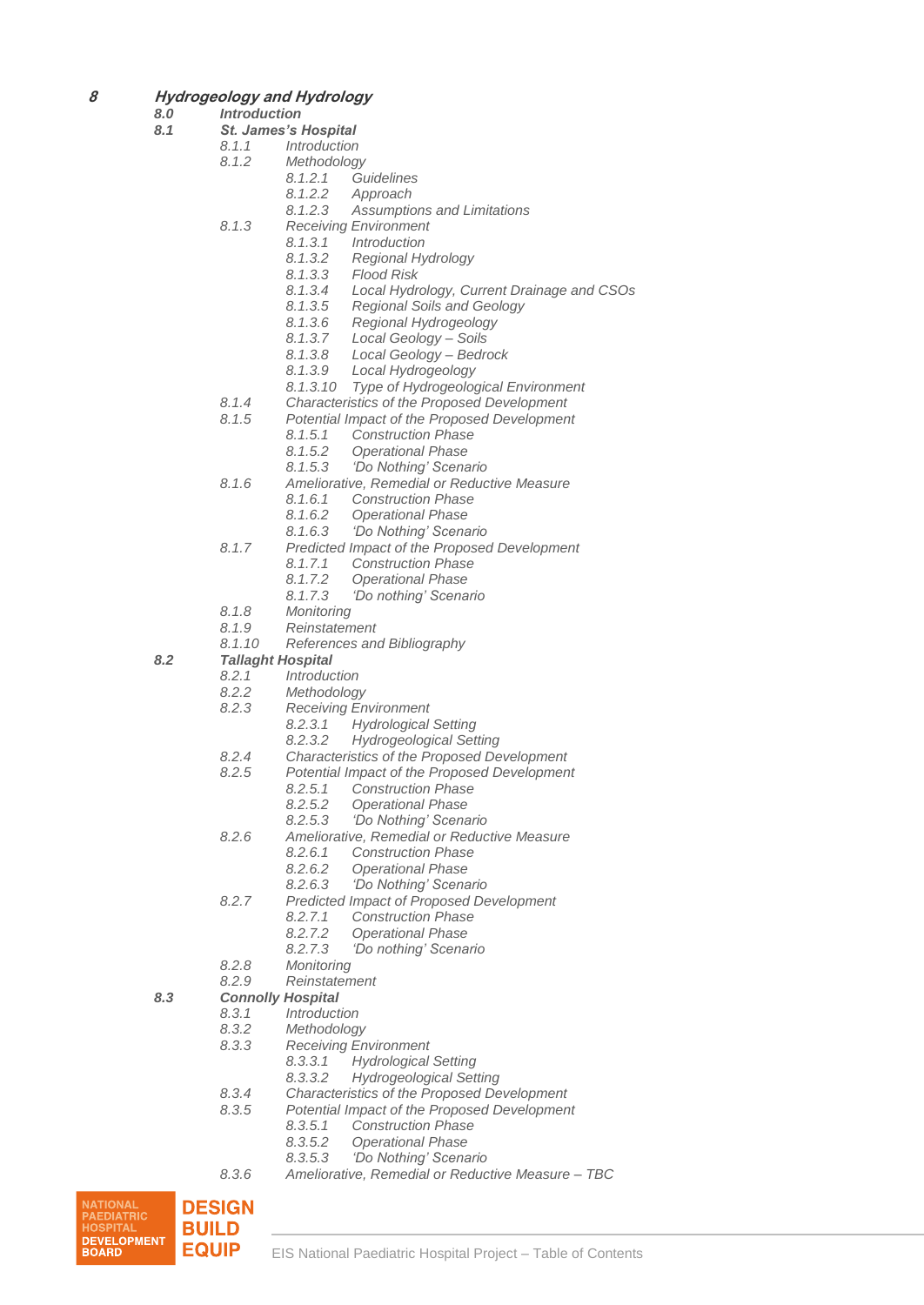- *8.3.6.1 Construction Phase*
- *8.3.6.2 Operational Phase*
- *8.3.6.3 'Do Nothing' Scenario*
- *8.3.7 Predicted Impact of Proposed Development*
	- *8.3.7.1 Construction Phase*
	- *8.3.7.2 Operational Phase*
	- *8.3.7.3 'Do Nothing' Scenario*
- *8.3.8 Monitoring*
- *8.3.9 Reinstatement*

## *9 Flora and Fauna*

## *9.0 Introduction*

#### *9.1 St. James's Hospital, including Davitt Road Construction Compound site*

- *9.1.1 Introduction*
- *9.1.2 Methodology*
	- *9.1.2.1 Guidelines, Legislation, policies and plans*
		- *9.1.2.2 Desk Study*
		- *9.1.2.3 Field Study*
		- *9.1.2.4 Consultation*
	- *9.1.2.5 Evaluation of ecological features and impact assessment methodology*
- *9.1.3 Receiving Environment*
	- *9.1.3.1 Study area*
	- *9.1.3.2 General description of the receiving environment*
	- *9.1.3.3 Designated conservation areas*
	- *9.1.3.4 Rare and protected species*
	- *9.1.3.5 Ecological sites and habitats*
	- *9.1.3.6 Overall evaluation of the proposed development site*
	- *9.1.3.7 Key Ecological Receptors*
- *9.1.4 Characteristics of the Proposed Development*
- *9.1.5 Potential Impacts of the Proposed Development*
	- *9.1.5.1 Construction Phase – St, James's Hospital including the Children's Reseach and Innovation Centre and Davitt Road Compound Site.*
		- *9.1.5.2 Operational Phase – St, James's Hospital including the Children's Reseach and Innovation Centre and Davitt Road Compound Site.*
		- *9.1.5.3 'Do Nothing' Scenario*
		- *9.1.5.4 Summary of predicted impacts*
- *9.1.6 Ameliorative, Remedial or Reductive Measures*
	- *9.1.6.1 Construction Phase*
		- *9.1.6.2 Operational Phase*
- *9.1.7 Predicted Impact of Proposed Development*
	- *9.1.7.1 Construction Phase*
	- *9.1.7.2 Operational Phase*
- *9.1.8 Monitoring*
- *9.1.9 Reinstatement*

## *9.2 Tallaght Hospital*

- *9.2.1 Introduction*
- *9.2.2 Methodology*
	- *9.2.2.1 Guidelines, Legislation, policies and plans*
	- *9.2.2.2 Desk Study*
	- *9.2.2.3 Field Study*
	- *9.2.2.4 Consultation*
	- *9.2.2.5 Evaluation of ecological features and impact assessment methodology*
	- *9.2.2.6 Difficulties encountered*
- *9.2.3 Receiving Environment*
	- *9.2.3.1 Study Area*
		- *9.2.3.2 General description of the receiving environment*
		- *9.2.3.3 Designated conservation areas*
		- *9.2.3.4 Rare and Protected species*
		- *9.2.3.5 Ecological sites and habitats*
		- *9.2.3.6 Overall evaluation of the proposed development site*
	- *9.2.3.7 Key Ecological Receptors*
- *9.2.4 Characteristics of the Proposed Development*
- *9.2.5 Potential Impact of the Proposed Development*
	- *9.2.5.1 Construction Phase*
	- *9.2.5.2 Operational Phase*
	- *9.2.5.3 'Do Nothing' Scenario*



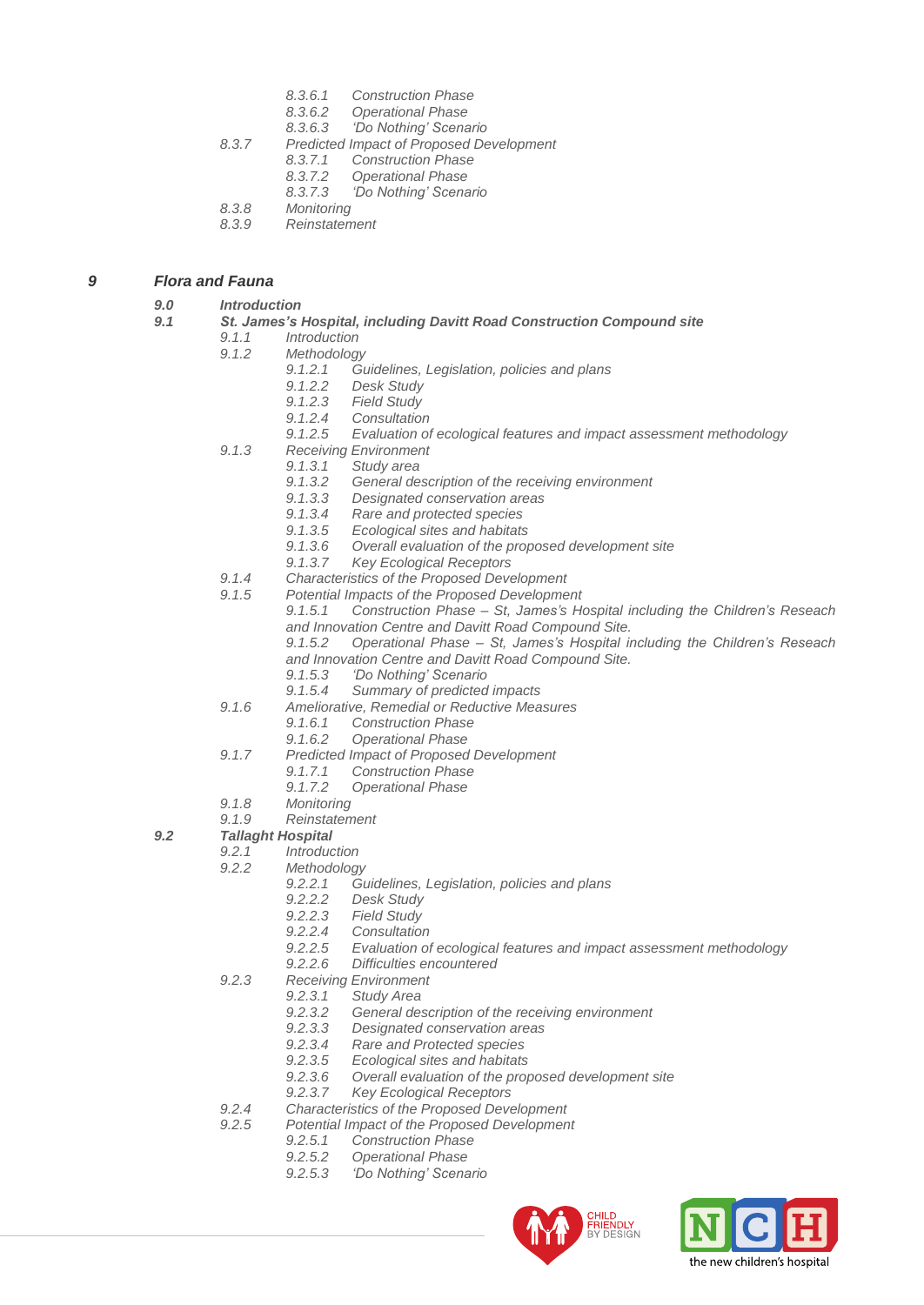- *9.2.5.4 Summary of predicted impacts*
- *9.2.6 Ameliorative, Remedial or Reductive Measures*
	- *9.2.6.1 Construction Phase*
	- *9.2.6.2 Operational Phase*
- *9.2.7 Predicted Impact of Proposed Development*
	- *9.2.7.1 Construction Phase*
	- *9.2.7.2 Operational Phase*
- *9.2.8 Monitoring*
- *9.2.9 Reinstatement*

*9.3 Connolly Hospital*

- *9.3.1 Introduction*
- *9.3.2 Methodology*
	- *9.3.2.1 Guidelines, Legislation, policies and plans*
	- *9.3.2.2 Desk Study*
	- *9.3.2.3 Field Study*
	- *9.3.2.4 Consultation*
	- *9.3.2.5 Evaluation of ecological features and impact assessment methodology*
	- *9.3.2.6 Difficulties encountered*
- *9.3.3 Receiving Environment*
	- *9.3.3.1 Study Area*
	- *9.3.3.2 General description of the receiving environment*
	- *9.3.3.3 Designated conservation areas*
	- *9.3.3.4 Rare and Protected species*
	- *9.3.3.5 Ecological sites and habitats*
	- *9.3.3.6 Overall evaluation of the proposed development site*
	- *9.3.3.7 Key Ecological Receptors*
- *9.3.4 Characteristics of the proposed development site*
- *9.3.5 Potential Impact of the proposed development site*
	- *9.3.5.1 Construction Phase*
		- *9.3.5.2 Operational Phase*
		- *9.3.5.3 'Do Nothing' Scenario*
		- *9.3.5.4 Summary of predicted impacts*
- *9.3.6 Ameliorative, Remedial or Reductive Measures*
	- *9.3.6.1 Construction Phase*
	- *9.3.6.2 Operational Phase*
- *9.3.7 Predicted Impact of Proposal*
	- *9.3.7.1 Construction Phase*
		- *9.3.7.2 Operational Phase*
- *9.3.8 Monitoring*
- *9.3.9 Reinstatement*

#### **10 Waste Management**

- *10.0 Introduction*
- *10.1 St. James's Hospital Campus*
	- *10.1.1 Introduction*
	- *10.1.2 Methodology*
	- *10.1.3 Receiving Environment*
	- *10.1.4 Characteristics of the Proposed Development*
		- *10.1.4.1 Construction Phase*
			- *10.1.4.2 Operational Phase*
	- *10.1.5 Potential Impact of the Proposed Development*
		- *10.1.5.1 Construction Phase*
		- *10.1.5.2 Operational Phase*
		- *10.1.5.3 'Do Nothing' Scenario*
	- *10.1.6 Ameliorative, Remedial or Reductive Measures*
		- *10.1.6.1 Construction Phase*
		- *10.1.6.2 Operational Phase*
		- *10.1.6.3 'Do Nothing' Scenario*
	- *10.1.7 Predicted Impact of the Proposed Development*
		- *10.1.7.1 Construction Phase*
		- *10.1.7.2 Operational Phase*
		- *10.1.7.3 'Do Nothing' Scenario*
	- *10.1.8 Monitoring*
		- *10.1.8.1 Construction Phase*
		- *10.1.8.2 Operational Phase*
	- *10.1.9 Reinstatement*

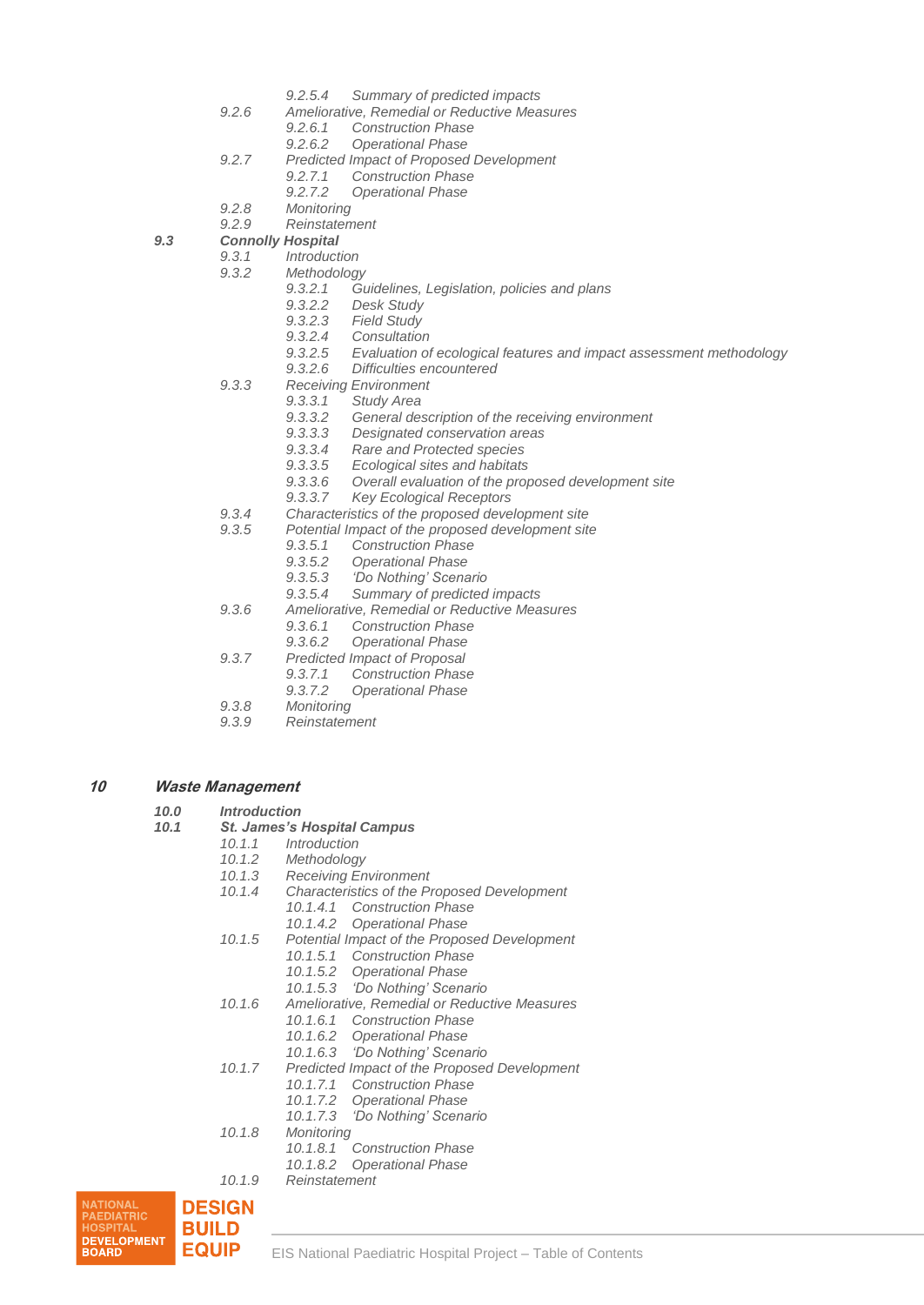- *10.2 Tallaght Hospital*
	- *10.2.1 Introduction*
		- *10.2.2 Methodology*
	- *10.2.3 Receiving Environment*
	- *10.2.4 Characteristics of the Proposed Development*
		- *10.2.4.1 Construction Phase*
			- *10.2.4.2 Operational Phase*
	- *10.2.5 Potential Impact of the Proposed Development*
		- *10.2.5.1 Construction Phase*
			- *10.2.5.2 Operational Phase*
			- *10.2.5.3 'Do Nothing' Scenario*
	- *10.2.6 Ameliorative, Remedial or Reductive Measures*
		- *10.2.6.1 Construction Phase*
		- *10.2.6.2 Operational Phase*
		- *10.2.6.3 'Do Nothing' Scenario*
	- *10.2.7 Predicted Impact of the Proposed Development*
		- *10.2.7.1 Construction Phase*
		- *10.2.7.2 Operational Phase*
		- *10.2.7.3 'Do Nothing' Scenario*
	- *10.2.8 Monitoring*
		- *10.2.8.1 Construction Phase*
		- *10.2.8.2 Operational Phase*
	- *10.2.9 Reinstatement*

#### *10.3 Connolly Hospital*

- *10.3.1 Introduction*
- *10.3.2 Methodology*
- *10.3.3 Receiving Environment*
- *10.3.4 Characteristics of the Proposed Development*
	- *10.3.4.1 Construction Phase*
	- *10.3.4.2 Operational Phase*
- *10.3.5 Potential Impact of the Proposed Development*
	-
	- *10.3.5.2 Operational Phase*
	-
- *10.3.6 Ameliorative, Remedial or Reductive Measures*
	- - *10.3.6.2 Operational Phase*
		- *10.3.6.3 'Do Nothing' Scenario*
- *10.3.7 Predicted Impact of the Proposed Development*
	- *10.3.7.1 Construction Phase*
	- *10.3.7.2 Operational Phase*
	- *10.3.7.3 'Do Nothing' Scenario*
- *10.3.8 Monitoring*
	- *10.3.8.1 Construction Phase*
	- *10.3.8.2 Operational Phase*
- *10.3.9 Reinstatement*

## **11 Noise and Vibration**

## *11.0 Introduction*

- *11.0.1 Fundamentals of Acoustics*
- *11.0.2 Fundamentals of Vibration*
- *11.1 St. James's Hospital*
	- *11.1.1 Introduction*
		- *11.1.2 Methodology*
		- *11.1.3 Receiving Environment*
			- *11.1.3.1 External Survey* 
				- *11.1.3.2 Internal Survey*
				- *11.1.3.3 Davitt Road Survey*
		- *11.1.4 Characteristics of the Proposed Development*
		- *11.1.5 Potential Impact of the Proposed Development*
			- *11.1.5.1 Construction Phase*
			- *11.1.5.2 Operational Phase*
			- *11.1.5.3 'Do Nothing' Scenario*
		- *11.1.6 Ameliorative, Remedial or Reductive Measures*
			- *11.1.6.1 Construction Phase*
				- *11.1.6.2 Operational Phase*





- - *10.3.5.1 Construction Phase*
		-
	- *10.3.5.3 'Do Nothing' Scenario*
	- - *10.3.6.1 Construction Phase*
			-
			-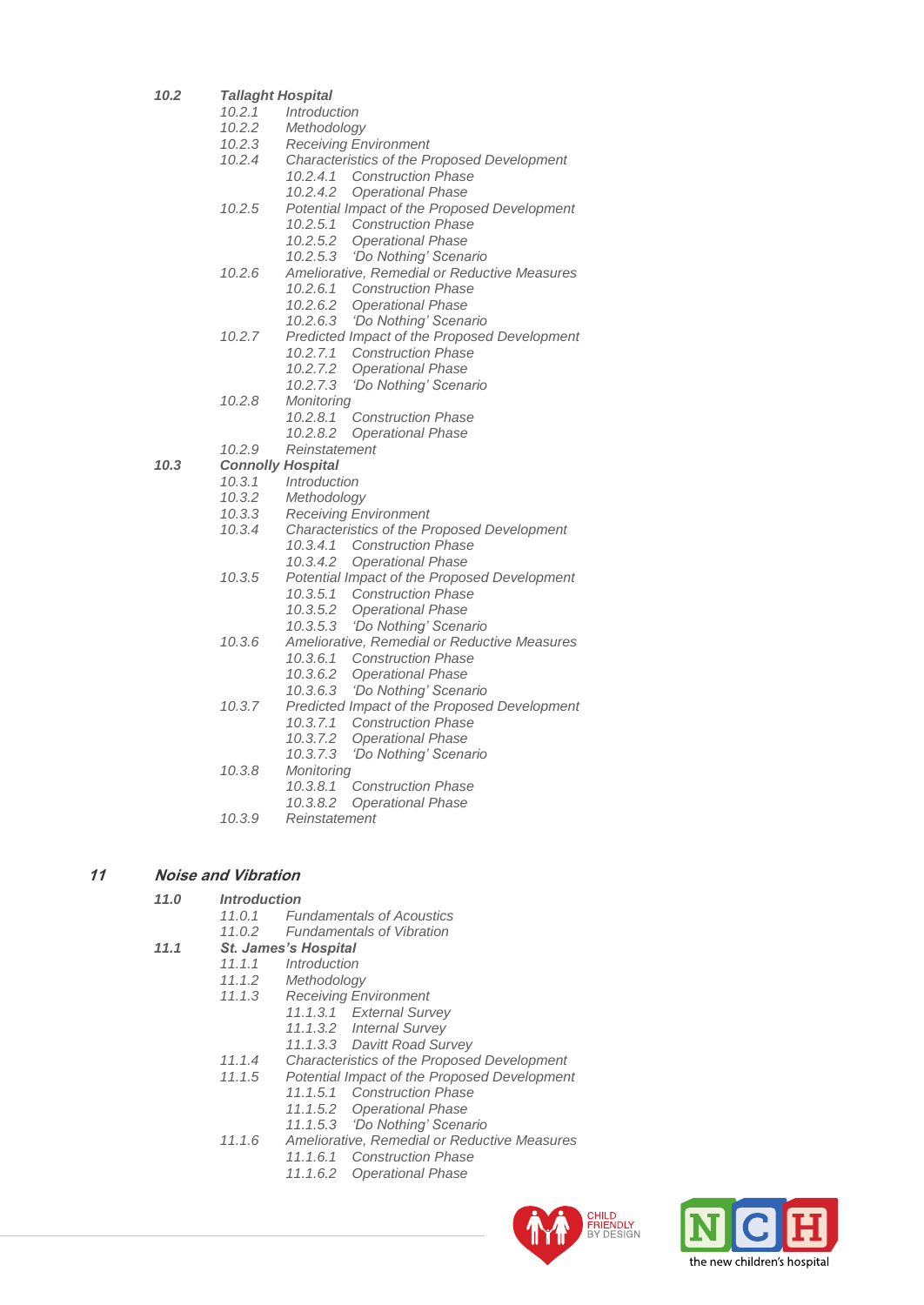- *11.1.6.3 'Do Nothing' Scenario*
- *11.1.7 Predicted Impact of Proposed Development*
	- *11.1.7.1 Construction Phase*
	- *11.1.7.2 Operational Phase*
	- *11.1.7.3 'Do Nothing' Scenario*
- *11.1.8 Monitoring*
- *11.1.9 Reinstatement*
- *11.2 Tallaght Hospital*
	- *11.2.1 Introduction*
	- *11.2.2 Methodology*
	- *11.2.3 Receiving Environment*
		- *11.2.3.1 Survey Locations*
		- *11.2.3.2 Survey Periods*
		- *11.2.3.3 Personnel & Instrumentation*
		- *11.2.3.4 Results & Discussion*
	- *11.2.4 Characteristics of the Proposed Development*
	- *11.2.5 Potential Impact of the Proposed Development*
		- *11.2.5.1 Construction Phase*
		- *11.2.5.2 Operational Phase*
		- *11.2.5.3 'Do Nothing' Scenario*
	- *11.2.6 Ameliorative, Remedial or Reductive Measures*
		- *11.2.6.1 Construction Phase*
		- *11.2.6.2. Operational Phase*
		- *11.2.6.3. 'Do Nothing' Scenario*
	- *11.2.7 Predicted Impact of Proposed Development*
		- *11.2.7.1 Construction Phase*
		- *11.2.7.2 Operational Phase*
		- *11.2.7.3 'Do Nothing' Scenario*
		-
	- *11.2.8 Monitoring 11.2.9 Reinstatement*
- *11.3 Connolly Hospital*
	- *11.3.1 Introduction*
		-
		- *11.3.2 Methodology 11.3.3 Receiving Environment*
			- *11.3.3.1 Survey Locations*
				- *11.3.3.2 Survey Periods*
				- *11.3.3.3 Personnel & Instrumentation*
				- *11.3.3.4 Results & Discussion*
		- *11.3.4 Characteristics of the Proposed Development*
		- *11.3.5 Potential Impact of the Proposed Development*
			- *11.3.5.1 Construction Phase*
			- *11.3.5.2 Operational Phase*
			- *11.3.5.3 'Do Nothing' Scenario*
		- *11.3.6 Ameliorative, Remedial or Reductive Measures*
			- *11.3.6.1 Construction Phase*
			- *11.3.6.2 Operational Phase*
			- *11.3.6.3 'Do Nothing' Scenario*
		- *11.3.7 Predicted Impact of Proposed Development*
			- *11.3.7.1 Construction Phase*
			- *11.3.7.2 Operational Phase*
			- *11.3.7.3 'Do Nothing' Scenario*
		-
		- *11.3.8 Monitoring 11.3.9 Reinstatement*

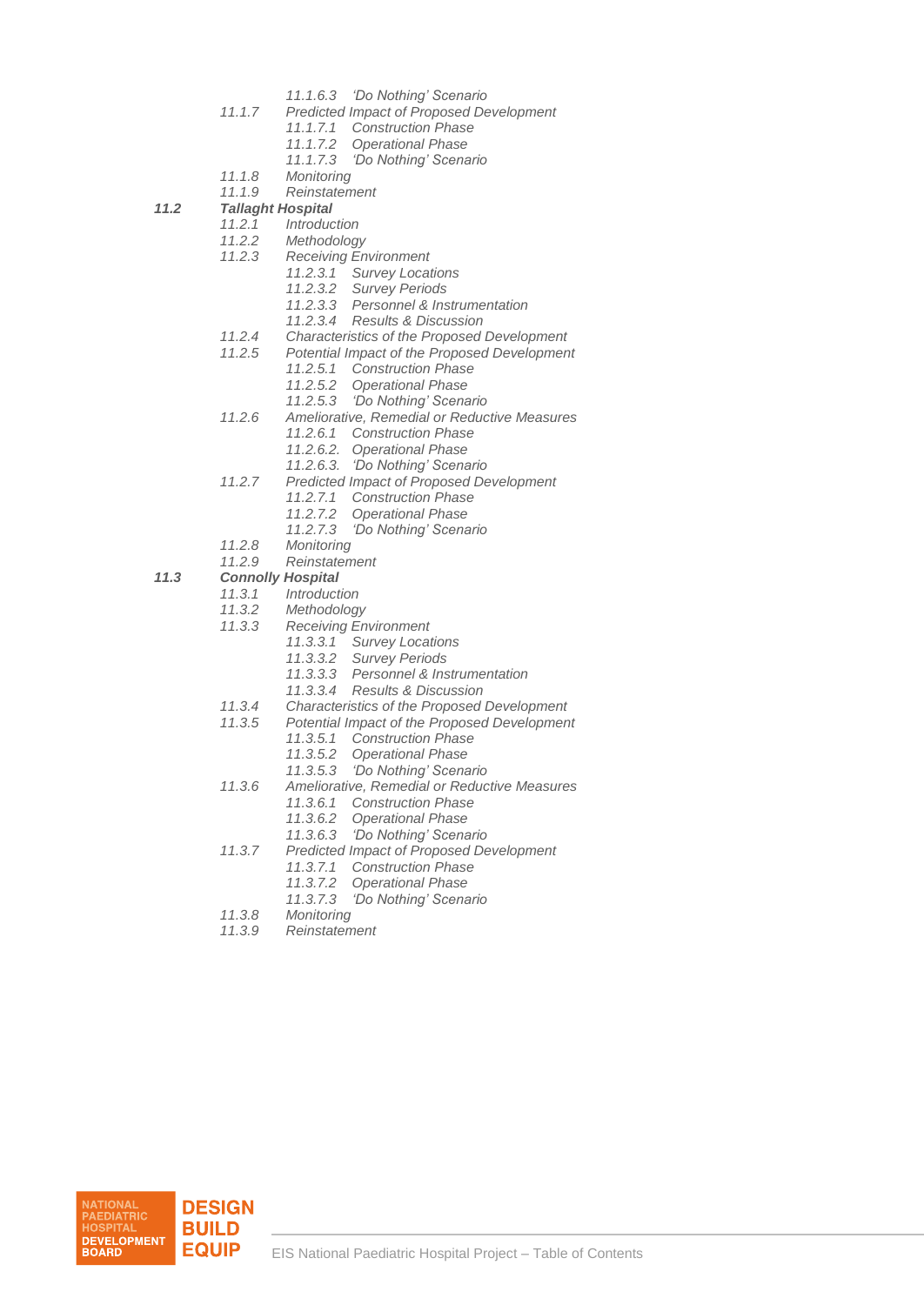- *12 Air Quality and Climate*
	- *12.0 Introduction*
	- *12.1 St. James's Hospital*
		- *12.1.1 Introduction*
			- *12.1.2 Methodology*
				- *12.1.2.1 Ambient Air Quality Standards*
				- *12.1.2.2 Climate Agreements*
				- *12.1.2.3 Methodology*
				- *12.1.2.4 Receiving Environment*
				- *12.1.2.5 Trends in Air Quality*
				- *12.1.2.6 Baseline Conditions – Air Quality*
				- *12.1.2.7 Baseline Conditions – Climate*
			- *12.1.3 Receiving Environment*
			- *12.1.4 Characteristics of the Proposed Development*
			- *12.1.5 Potential Impact of the Proposed Development*
				- *12.1.5.1 Construction Phase*
					- *12.1.5.2 Operational Phase*
			- *12.1.6 Ameliorative, Remedial or Reductive Measures*
				- *12.1.6.1 Construction Phase*
				- *12.1.6.2 Operational Phase*
				- *12.1.6.3 'Do Nothing' Scenario*
			- *12.1.7 Predicted Impact of Proposed Development*
				- *12.1.7.1 Construction Phase*
				- *12.1.7.2 Operational Phase*
				- *12.1.7.3 'Do Nothing' Scenario*
				- *12.1.7.4 Emissions Due to Energy Requirements of Site*
			- *12.1.8 Monitoring*
			- *12.1.9 Reinstatement*

- 
- *12.2.1 Introduction 12.2.2 Methodology*
- *12.2.3 Receiving Environment*
- 
- *12.2.4 Characteristics of the Proposed Development 12.2.5 Potential Impact of the Proposed Development*
	- *12.2.5.1 Construction Phase*
		- *12.2.5.2 Operational Phase*
- *12.2.6 Ameliorative, Remedial or Reductive Measures*
	- *12.2.6.1 Construction Phase*
		- *12.2.6.2 Operational Phase*
		- *12.2.6.3 'Do Nothing' Scenario*
- *12.2.7 Predicted Impact of Proposed Development*
	- *12.2.7.1 Construction Phase*
	- *12.2.7.2 Operational Phase*
	- *12.2.7.3 'Do Nothing' Scenario*
- *12.2.8 Monitoring*
- *12.2.9 Reinstatement*
- *12.3 Connolly Hospital*
	- *12.3.1 Introduction*
	-
	- *12.3.2 Methodology 12.3.3 Receiving Environment*
	- *12.3.4 Characteristics of the Proposed Development*
	- *12.3.5 Potential Impact of the Proposed Development*
		- *12.3.5.1 Construction Phase*
			- *12.3.5.2 Operational Phase*
	- *12.3.6 Ameliorative, Remedial or Reductive Measures*
		- *12.3.6.1 Construction Phase*
			- *12.3.6.2 Operational Phase*
		- *12.3.6.3 'Do Nothing' Scenario*
	- *12.3.7 Predicted Impact of Proposed Development*
		- *12.3.7.1 Construction Phase*
		- *12.3.7.2 Operational Phase*
		- *12.3.7.3 'Do Nothing' Scenario*
	- *12.3.8 Monitoring*
	- *12.3.9 Reinstatement*



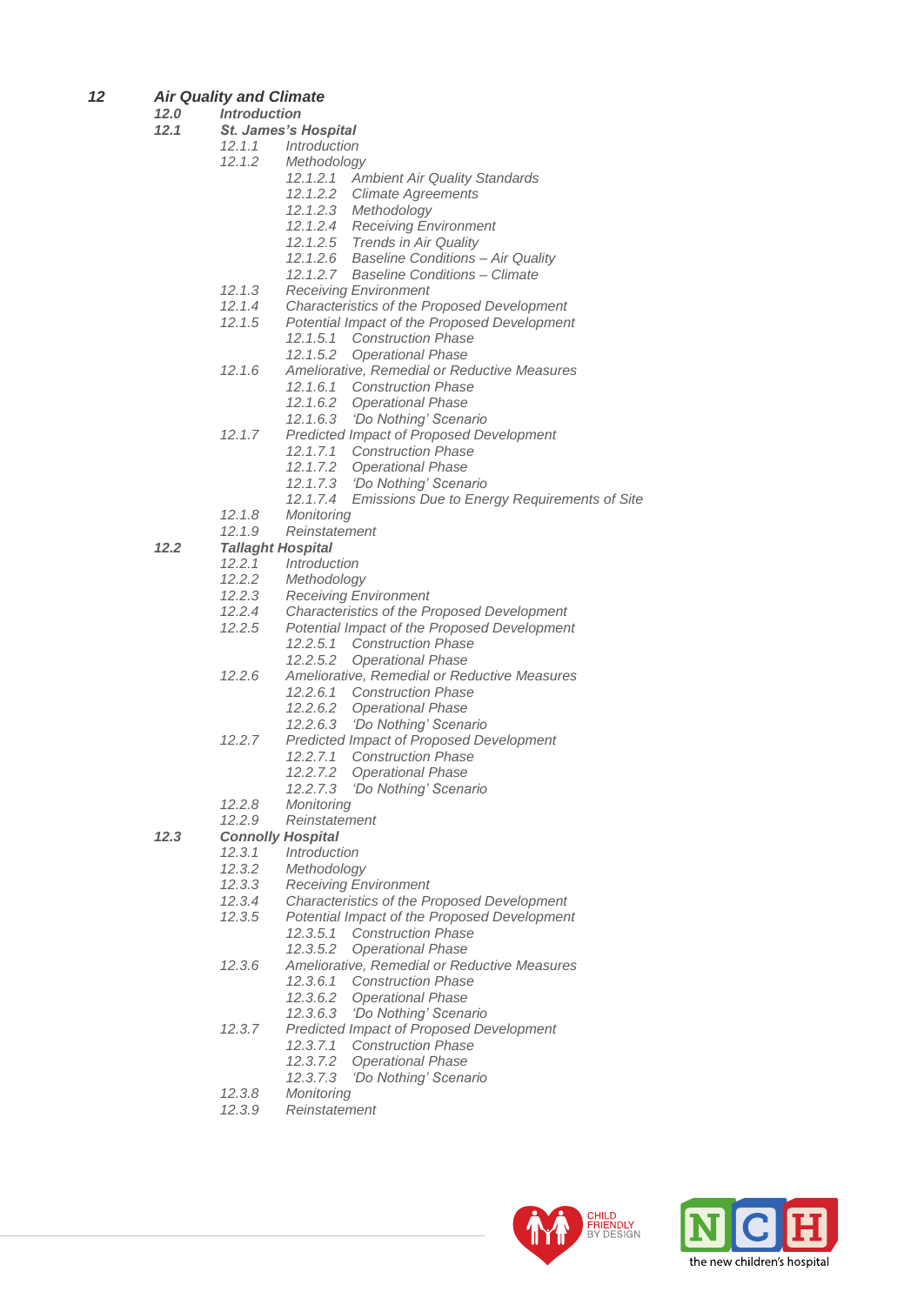## **13 Micro Climate**

| 13.0 |        | <b>Introduction</b>                |                                                                                                               |  |
|------|--------|------------------------------------|---------------------------------------------------------------------------------------------------------------|--|
| 13.1 |        | <b>St. James's Hospital Campus</b> |                                                                                                               |  |
|      | 13.1.1 |                                    | Sunlight, Daylight and Overshadowing                                                                          |  |
|      |        |                                    | 13.1.1.1 Introduction                                                                                         |  |
|      |        |                                    | 13.1.1.2 Methodology                                                                                          |  |
|      |        |                                    | 13.1.1.3 Receiving Environment                                                                                |  |
|      |        |                                    | 13.1.1.4 Characteristics of the Proposed Development                                                          |  |
|      |        |                                    | 13.1.1.5 Potential Impact of the Proposed Development                                                         |  |
|      |        |                                    | 13.1.1.6 Ameliorative, Remedial or Reductive Measures                                                         |  |
|      |        |                                    | 13.1.1.7 Predicted Impact of Proposed Development                                                             |  |
|      |        |                                    | 13.1.1.8 Shadow Plans for 21 <sup>st</sup> March / September                                                  |  |
|      |        |                                    | 13.1.1.8 Monitoring                                                                                           |  |
|      |        |                                    | 13.1.1.9 Reinstatement                                                                                        |  |
|      | 13.1.2 | Wind                               |                                                                                                               |  |
|      |        |                                    | 13.1.2.1 Introduction                                                                                         |  |
|      |        |                                    | 13.1.2.2 Methodology                                                                                          |  |
|      |        |                                    | 13.1.2.3 Receiving Environment                                                                                |  |
|      |        |                                    | 13.1.2.4 Characteristics of the Proposed Development<br>13.1.2.5 Potential Impact of the Proposed Development |  |
|      |        |                                    | 13.1.2.6 Ameliorative, Remedial or Reductive Measures (mitigation)                                            |  |
|      |        |                                    | 13.1.2.7 Predicted Impact of Proposed Development                                                             |  |
|      |        | 13.1.1.8                           | Monitoring                                                                                                    |  |
|      |        | 13.1.1.9                           | Reinstatement                                                                                                 |  |
| 13.2 |        | <b>Tallaght Hospital</b>           |                                                                                                               |  |
|      | 13.2.1 |                                    | Sunlight, Daylight and Overshadowing                                                                          |  |
|      |        |                                    | 13.2.1.1 Introduction                                                                                         |  |
|      |        |                                    | 13.2.1.2 Methodology                                                                                          |  |
|      |        |                                    | 13.2.1.3 Receiving Environment                                                                                |  |
|      |        |                                    | 13.2.1.4 Characteristics of the Proposed Development                                                          |  |
|      |        |                                    | 13.2.1.5 Potential Impact of the Proposed Development                                                         |  |
|      |        |                                    | 13.2.1.6 Ameliorative, Remedial or Reductive Measures                                                         |  |
|      |        |                                    | 13.2.1.7 Predicted Impact of Proposed Development                                                             |  |
|      |        |                                    | 13.2.1.8 Monitoring                                                                                           |  |
|      |        | 13.2.1.9                           | Reinstatement                                                                                                 |  |
|      | 13.2.2 | Wind                               |                                                                                                               |  |
|      |        |                                    | 13.2.2.1 Introduction                                                                                         |  |
|      |        | 13.2.2.2                           | Methodology                                                                                                   |  |
|      |        |                                    | 13.2.2.3 Receiving Environment                                                                                |  |
|      |        |                                    | 13.2.2.4 Characteristics of the Proposed Development                                                          |  |
|      |        |                                    | 13.2.2.5 Potential Impact of the Proposed Development                                                         |  |
|      |        | 13.2.2.6                           | Ameliorative, Remedial or Reductive Measures                                                                  |  |
|      |        | 13.2.2.8                           | 13.2.2.7 Predicted Impact of Proposed Development<br>Monitoring                                               |  |
|      |        | 13.2.2.9                           | Reinstatement                                                                                                 |  |
| 13.3 |        | <b>Connolly Hospital</b>           |                                                                                                               |  |
|      | 13.3.1 |                                    | Sunlight, Daylight and Overshadowing                                                                          |  |
|      |        | 13.3.1.1                           | <i>Introduction</i>                                                                                           |  |
|      |        | 13.3.1.2                           | Methodology                                                                                                   |  |
|      |        |                                    | 13.3.1.3 Receiving Environment                                                                                |  |
|      |        |                                    | 13.3.1.4 Characteristics of the Proposed Development                                                          |  |
|      |        | 13.3.1.5                           | Potential Impact of the Proposed Development                                                                  |  |
|      |        | 13.3.1.6                           | Ameliorative, Remedial or Reductive Measures                                                                  |  |
|      |        |                                    | 13.3.1.7 Predicted Impact of Proposed Development                                                             |  |
|      |        | 13.3.1.8                           | Monitorina                                                                                                    |  |
|      |        | 13.3.1.9                           | Reinstatement                                                                                                 |  |
|      | 13.3.2 | Wind                               |                                                                                                               |  |
|      |        | 13.3.2.1                           | <i>Introduction</i>                                                                                           |  |
|      |        | 13.3.2.2                           | Methodology                                                                                                   |  |
|      |        | 13.3.2.3                           | <b>Receiving Environment</b>                                                                                  |  |
|      |        | 13.3.2.4                           | Characteristics of the Proposed Development                                                                   |  |
|      |        | 13.3.2.5                           | Potential Impact of the Proposed Development                                                                  |  |
|      |        | 13.3.2.6                           | Ameliorative, Remedial or Reductive Measures                                                                  |  |
|      |        | 13.3.2.7                           | <b>Predicted Impact of Proposed Development</b>                                                               |  |
|      |        | 13.3.2.8                           | Monitoring<br>13.3.2.9 Reinstatement                                                                          |  |
|      |        |                                    |                                                                                                               |  |

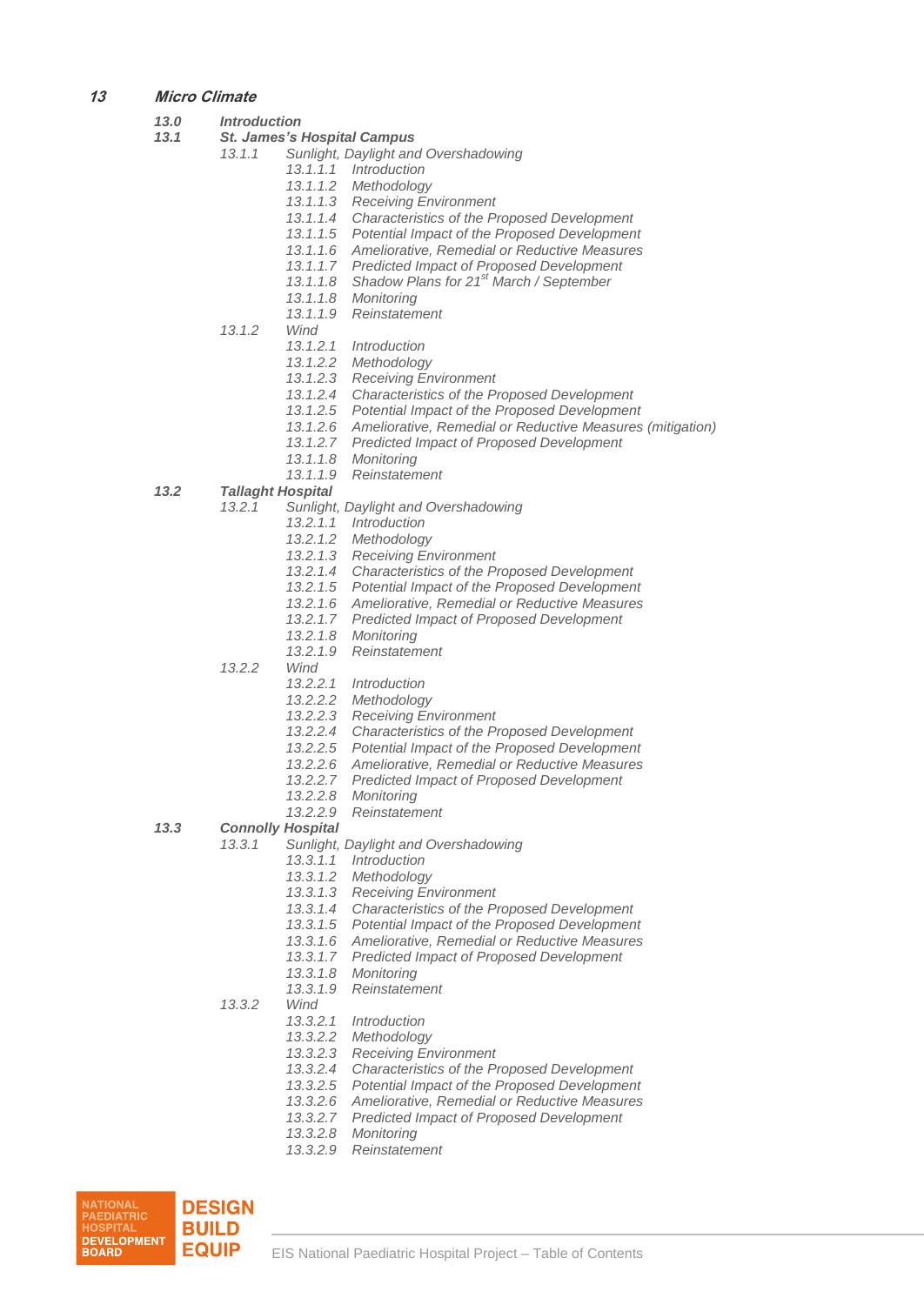## *14 Landscape and Visual Impact Assessment*

#### *14.0 Introduction*

- *14.1 St. James's Hospital*
	- *14.1.1 Introduction*
		- *14.1.2 Methodology*
			- *14.1.2.1 Guidelines, legislation, policies and plans*
			- *14.1.2.2 Assessment Approach and Significance Criteria*
			- *14.1.2.3 Photomontages*
		- *14.1.3 Receiving Environment*
			- *14.1.3.1 Study area*
			- *14.1.3.2 General description of the receiving environment*
			- *14.1.3.3 St James's Hospital – Site for new children's hospital and Family Accommodation Unit*
			- *14.1.3.4 St. James's Hospital – Site for Children's Research and Innovation Centre*
			- *14.1.3.5 St. James's Hospital – Davitt Road Construction Compound site*
		- *14.1.4 Characteristics of the Proposed Development*
			- *14.1.4.1 Characteristics of the Proposed Development – new children's hospital and Family Accommodation Unit.*
				- *14.1.4.2 Characteristics of the Proposed Development – Children's Research and Innovation Centre*
				- *14.1.4.3 Characteristics of the Proposed Development – Davitt Road Construction Compound*
		- *14.1.5 Potential Impact of the Proposed Development*
			- *14.1.5.1 Construction Phase – St. James's Hospital: new children's hospital, including associated Family Accommodation Unit, and Children's Research and Innovation Centre*
			- *14.1.5.2 Operational Phase – St. James's Hospital Campus: new children's hospital, including associated Family Accommodation Unit, and Children's Research and Innovation Centre*
			- *14.1.5.3 'Do Nothing' Scenario*
			- *14.1.5.4 Construction Phase – Davitt Road Construction Compound site*
			- *14.1.5.5 Operational Phase – Davitt Road Construction Compound site*
			- *14.1.5.6 'Do Nothing' Scenario*
		- *14.1.6 Ameliorative, Remedial or Reductive Measures*
			- *14.1.6.1 Construction Phase – St. James's Hospital: new children's hospital and associated Family Accommodation Unit*
			- *14.1.6.2 Operational Phase – St. James's Hospital: new children's hospital and associated Family Accommodation Unit*
			- *14.1.6.3 Construction Phase – St. James's Hospital: Children's Research and Innovation Centre*
			- *14.1.6.4 Operational Phase – St. James's Hospital: Children's Research and Innovation Centre*
			- *14.1.6.5 Construction Phase – St. James's Hospital: Davitt Road Construction Compound*
			- *14.1.6.6 Operational Phase – St. James's Hospital: Davitt Road Construction Compound*
			- *14.1.6.7 'Do Nothing' Scenario*
		- *14.1.7 Predicted Impact of Proposed Development*
			- *14.1.7.1 Construction Phase – St. James's Hospital: new children's hospital and associated Family Accommodation Unit*
			- *14.1.7.2 Operational Phase – St. James's Hospital: new children's hospital and associated Family Accommodation Unit*
			- *14.1.7.3 Construction Phase – St. James's Hospital: Children's Research and Innovation Centre*
			- *14.1.7.4 Operational Phase – St. James's Hospital: Children's Research and Innovation Centre*
			- *14.1.7.5 Construction Phase – St. James's Hospital: Davitt Road Construction Compound*
			- *14.1.7.6 Operational Phase – St. James's Hospital: Davitt Road Construction Compound*
			- *14.1.7.7 'Do Nothing' Scenario*
		- *14.1.8 Monitoring*
			- *14.1.8.1 Monitoring – St. James's Hospital Campus*
			- *14.1.8.2 Monitoring – Davitt Road Construction Compound Site*
		- *14.1.9 Reinstatement*

## *14.2 Tallaght Hospital*

- *14.2.1 Introduction*
- *14.2.2 Methodology*



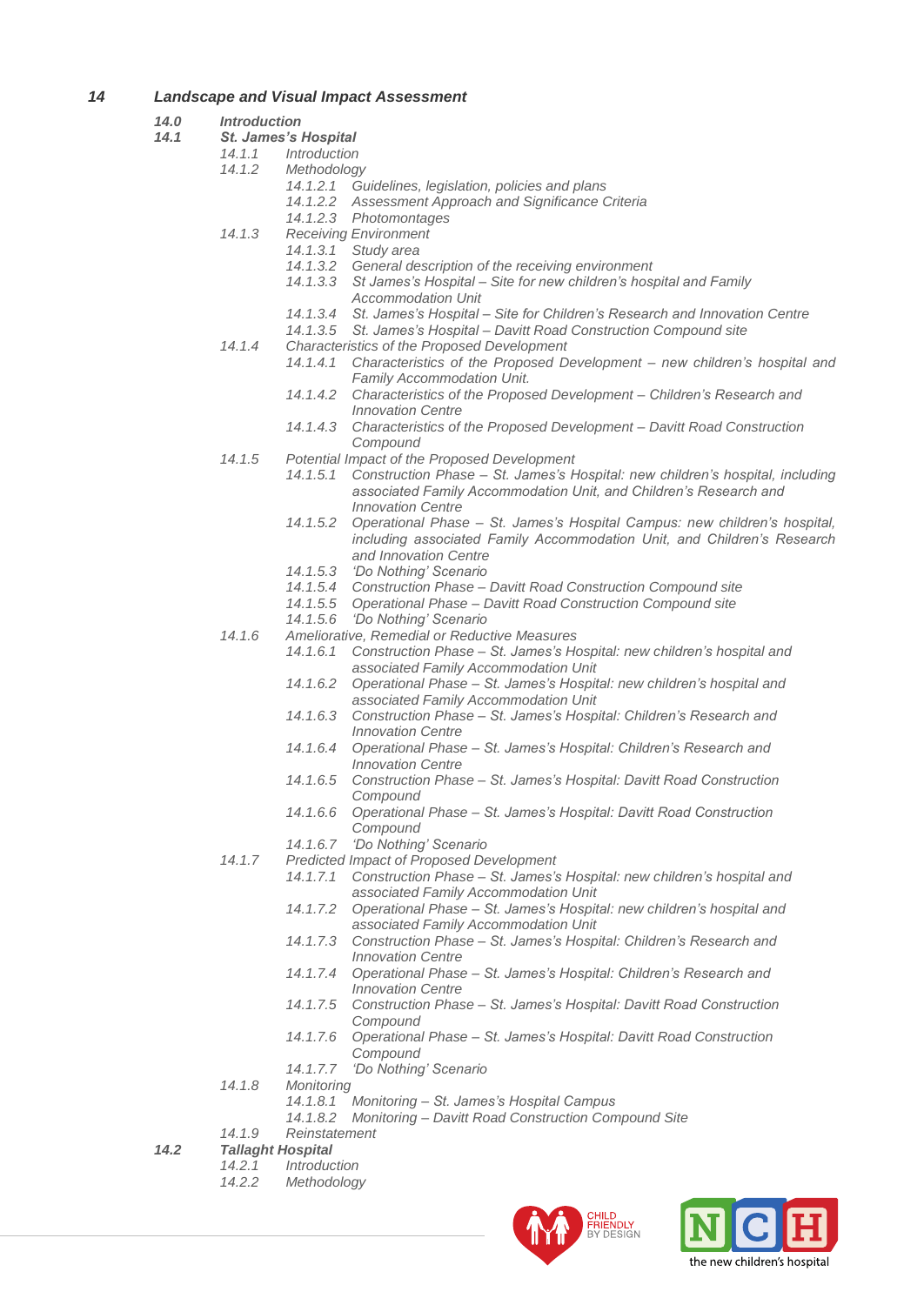- *14.2.3 Receiving Environment*
	- *14.2.3.1 Landscape Context*
	- *14.2.3.2 Site Description*
	- *14.2.3.3 Landscape Planning*
	- *14.2.3.4 Overall Summary, Significance and Sensitivity*
- *14.2.4 Characteristics of the Proposed Development*
	- *14.2.5 Potential Impact of the Proposed Development*
		- *14.2.5.1 Construction Phase*
			- *14.2.5.2 Operational Phase*
			- *14.2.5.3 'Do Nothing' Scenario*
- *14.2.6 Ameliorative, Remedial or Reductive Measures*
	- *14.2.6.1 Construction Phase*
		- *14.2.6.2 Operational Phase*
- *14.2.7 Predicted Impact of Proposed Development*
	- *14.2.7.1 Construction Phase*
	- *14.2.7.2 Operational Phase*
	- *14.2.7.3 Photomontages*
- *14.2.8 Monitoring*
- *14.2.9 Reinstatement*

#### *14.3 Connolly Hospital*

- *14.3.1 Introduction*
- *14.3.2 Methodology*
	- *14.3.3 Receiving Environment*
		- *14.3.3.1 Landscape Context*
		- *14.3.3.2 Site Description*
			- *14.3.3.3 Landscape Planning*
		- *14.3.3.4 Overall Summary, Significance and Sensitivity*
- 
- *14.3.4 Characteristics of the Proposed Development 14.3.5 Potential Impact of the Proposed Development*
	- *14.3.5.1 Construction Phase*
		- *14.3.5.2 Operational Phase*
		- *14.3.5.3 'Do Nothing' Scenario*
- *14.3.6 Ameliorative, Remedial or Reductive Measures*
	- *14.3.6.1 Construction Phase*
	- *14.3.6.2 Operational Phase*
- *14.3.7 Predicted Impact of Proposed Development*
	- *14.3.7.1 Construction Phase*
	- *14.3.7.2 Operational Phase*
	- *14.3.7.3 Photomontages*
- *14.3.8 Monitoring*
- *14.3.9 Reinstatement*

#### *15 Archaeological Heritage*

- *15.0 Introduction*
- *15.1 St. James's Hospital*
	- *15.1.1 Introduction*
	- *15.1.2 Methodology*
		- *15.0.1.1 Site Inspection*
		- *15.0.1.2 Criteria for the Rating of Impacts*
		- *15.0.1.3 Consultation*
	- *15.1.1 Receiving Environment*
		- *15.1.1.1 Overall Context*
			- *15.1.1.2 Historical Background*
			- *15.1.1.3 Medieval Period – James's Street*
			- *15.1.1.4 Post-Medieval Period – James's Street*
			- *15.1.1.5 Mid – 19th Century to Modern Day*
			- *15.1.1.6 Modern Developments*
			- *15.1.1.7 Cartographic Research*
			- *15.1.1.8 Stray Finds*
			- *15.1.1.9 Previous archaeological investigations within St James's Hospital*
			- *15.1.1.10 Site Investigation within the new children's hospital and family*
			- *accommodation unit*
			- *15.1.1.11 Investigations within the Children's Research and Innovation Centre at St.*
			- *James's Hospital*
			- *15.1.3.12 Findings of archaeological testing at the Research and Innovation Centre at St. James's Hospital*
			- *15.1.3.13 Davitt Road Site – General*

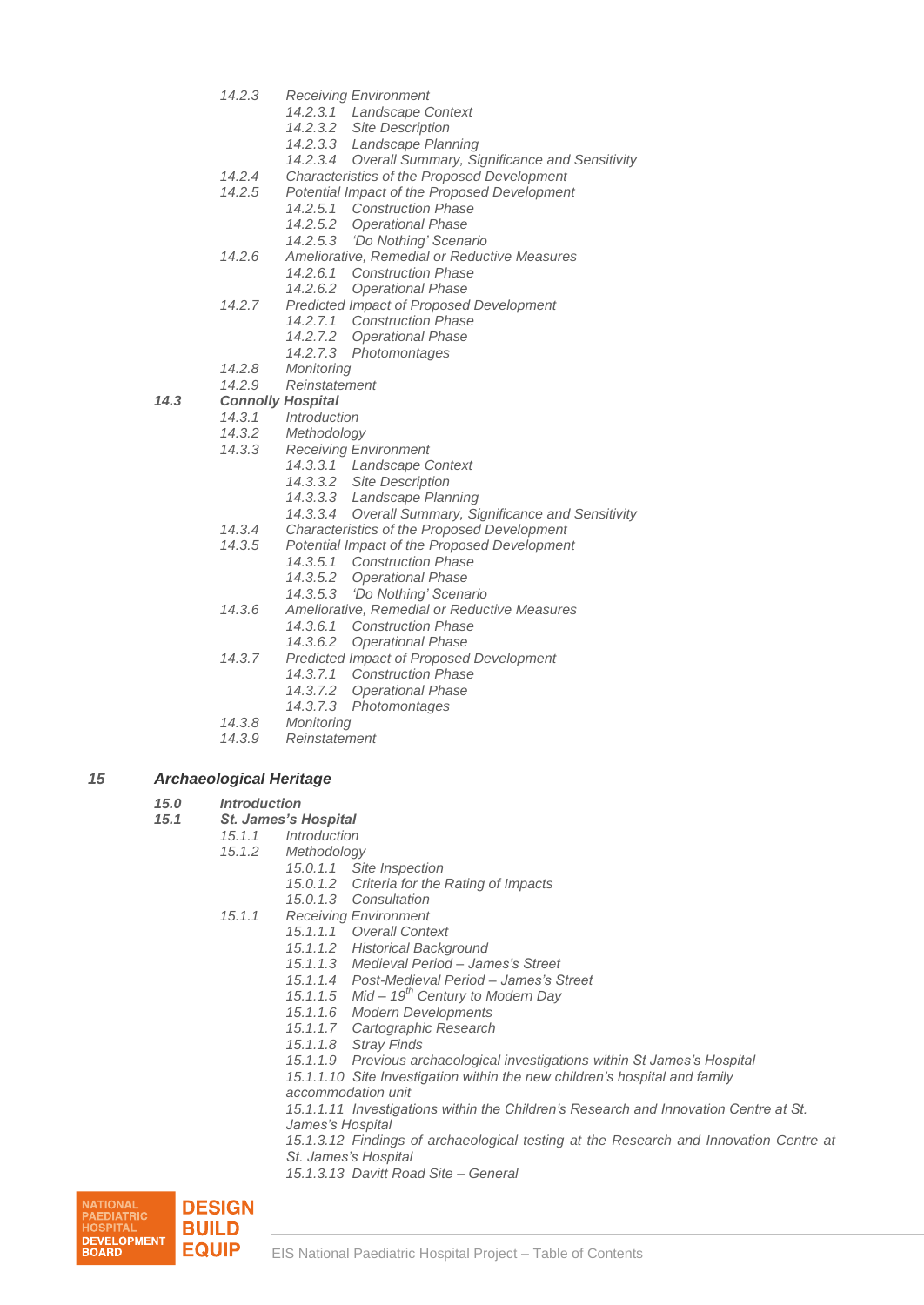- *15.1.3.14 Cartographic Sources – Davitt Road Compound*
- *15.1.2 Characteristics of the Proposed Development*
	- *15.1.3 Potential Impact of the Proposed Development*
		- *15.1.3.1 Construction Phase*
		- *15.1.3.2 Operational Phase*
		- *15.1.3.3 'Do Nothing' Scenario*
- *15.1.4 Ameliorative, Remedial or Reductive Measures*
	- *15.1.4.1 Construction Phase*
	- *15.1.4.2 Operational Phase*
	- *15.1.4.3 'Do Nothing' Scenario*
- *15.1.5 Predicted Impact of Proposed Development*
	- *15.1.5.1 Construction Phase*
	- *15.1.5.2 Operational Phase*
	- *15.1.5.3 'Do Nothing' Scenario*
- *15.1.6 Monitoring*
- *15.1.7 Reinstatement*

- *15.2.1 Introduction*
- *15.2.2 Methodology*
- *15.2.3 Receiving Environment*
	- *15.2.3.1 Prehistoric period*
		- *15.2.3.2 Early Medieval periods (c. 500AD to 1100AD)*
		- *15.2.3.3 Medieval Period (c. 1100AD to 17th century)*
		- *15.2.3.4 Post-Medieval Period (after c. 1700AD)*
		- *15.2.3.5 Cartographic Research*
		- *15.2.3.6 Previous Archaeological Investigations*
		- *15.2.3.7 Site Inspection*
- *15.2.4 Characteristics of the Proposed Development*
- *15.2.5 Potential Impact of the Proposed Development*
	- *15.2.5.1 Construction Phase*
	- *15.2.5.2 Operational Phase*
	- *15.2.5.3 'Do Nothing' Scenario*
- *15.2.6 Ameliorative, Remedial or Reductive Measures*
	- *15.2.6.1 Construction Phase*
	- *15.2.6.2 Operational Phase*
	- *15.2.6.3 'Do Nothing' Scenario*
- *15.2.7 Predicted Impact of Proposed Development*
	- *15.2.7.1 Construction Phase*
		- *15.2.7.2 Operational Phase*
		- *15.2.7.3 'Do Nothing' Scenario*
- *15.2.8 Monitoring*
- *15.2.9 Reinstatement*

## *15.3 Connolly Hospital*

- *15.3.1 Introduction*
	-
	- *15.3.2 Methodology*
	- *15.3.3 Receiving Environment*
		- *15.3.3.1 Prehistoric Period (c. 8,000BC – 500AD)*
		- *15.3.3.2 Early Medieval Period (c.500AD – C. 1100AD)*
		- *15.3.3.3 Medieval Period (c.1100AD – C.1600AD)*
		- *15.3.3.4 Post–Medieval Period (c.1600AD – C.1800AD)*
		- *15.3.3.5 Cartographic Research*
		- *15.3.3.6 Previous Archaeological Investigations*
		- *15.3.3.7 Townlands*
	- *15.3.4 Characteristics of the Proposed Development*
	- *15.3.5 Potential Impact of the Proposed Development*
		- *15.3.5.1 Construction Phase*
			- *15.3.5.2 Operational Phase*
			- *15.3.5.3 'Do Nothing' Scenario*
	- *15.3.6 Ameliorative, Remedial or Reductive Measures*
		- *15.3.6.1 Construction Phase*
		- *15.3.6.2 Operational Phase*
		- *15.3.6.3 'Do Nothing' Scenario*
	- *15.3.7 Predicted Impact of Proposed Development* 
		- *15.3.7.1 Construction Phase*
		- *15.3.7.2 Operational Phase*
		- *15.3.7.3 'Do Nothing' Scenario*
	- *15.3.8 Monitoring*
	- *15.3.9 Reinstatement*



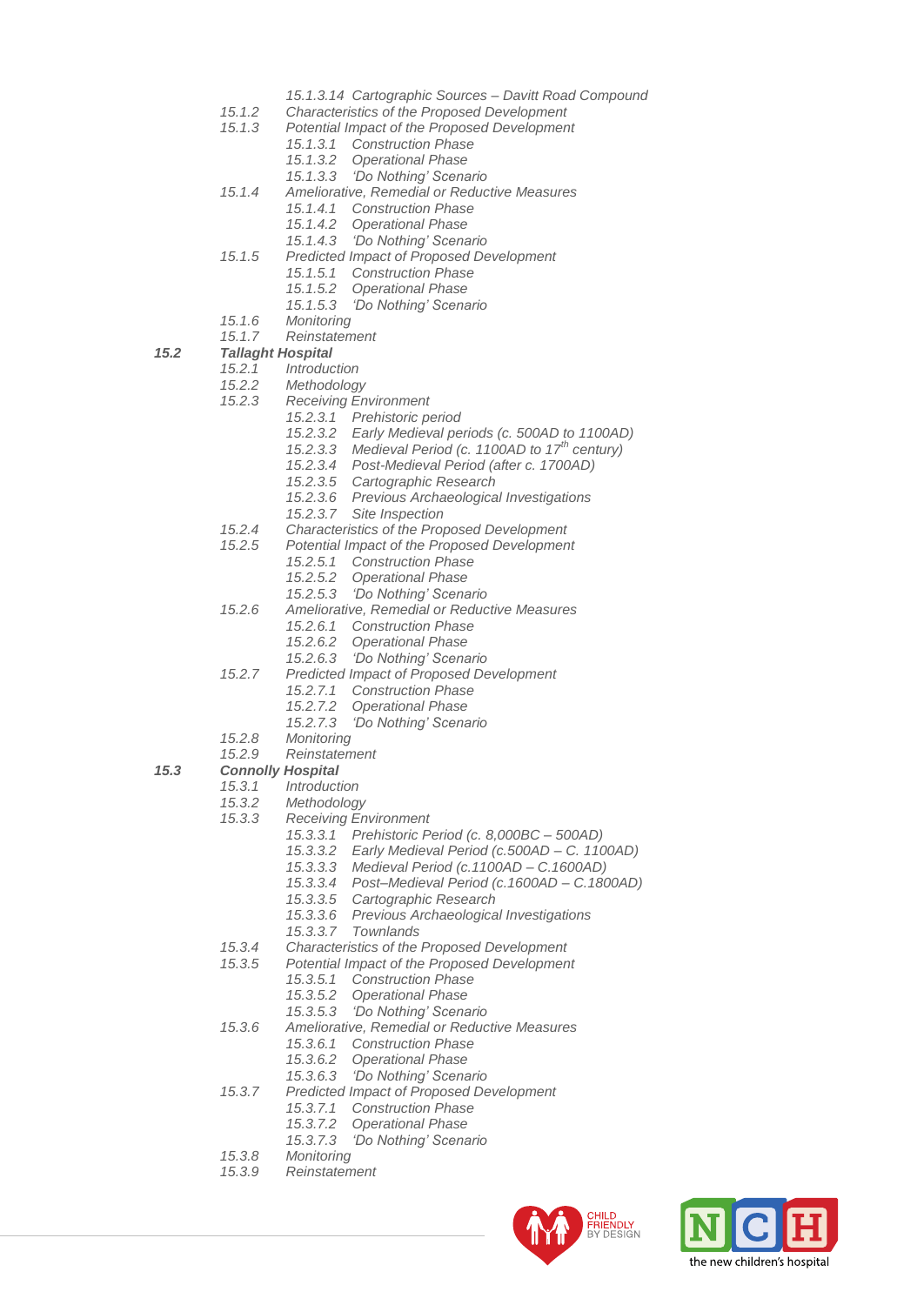## *16 Architectural Heritage*

#### *16.0 Introduction*

- *16.1 St. James's Hospital*
	- *16.1.1 Introduction*
		- *16.1.2 Methodology*
			- *16.1.2.1 Davitt Road Site Methodology*
		- *16.1.3 Receiving Environment*
			- *16.1.3.1 Historical Background*
				- *16.1.3.2 Record of Protected Structures*
				- *16.1.3.3 Conservation Areas*
				- *16.1.3.4 National Inventory of Architectural Heritage*
				- *16.1.3.5 Building survey*
					- *16.1.3.5.2 Buildings on new children's hospital site*
				- *16.1.3.6 David Road Site Receiving Environment*
		- *16.1.4 Characteristics of the Proposed Development*
		- *16.1.5 Potential Impact of the Proposed Development*
			- *16.1.5.1 Construction Phase*
			- *16.1.5.2 Operational Phase*
			- *16.1.5.3 'Do Nothing' Scenario*
		- *16.1.6 Ameliorative, Remedial or Reductive Measure*
			- *16.1.6.1 Construction Phase*
			- *16.1.6.2 Operational Phase*
			- *16.1.6.3 'Do Nothing' Scenario*
		- *16.1.7 Predicted Impact of Proposal*
			- *16.1.7.1 Construction Phase*
			- *16.1.7.2 Operational Phase*
			- *16.1.7.3 'Do Nothing' Scenario*
		- *16.1.8 Monitoring*
		- *16.1.9 Reinstatement*

#### *16.3 Tallaght Hospital*

- *16.3.1 Introduction*
- *16.3.2 Methodology*
- *16.3.3 Receiving Environment*
	- *16.3.3.1 Historical Background*
		- *16.3.3.2 Cartographic Sources*
		- *16.3.3.3 Tallaght Hospital Site*
- *16.3.4 Characteristics of the Proposal*
- *16.3.5 Potential Impact of the Proposed Development*
	- *16.3.5.1 Construction Phase*
		- *16.3.5.2 Operational Phase*
		- *16.3.5.3 'Do Nothing' Scenario*
- *16.3.6 Ameliorative, Remedial or Reductive Measures*
	- *16.3.6.1 Construction Phase*
	- *16.3.6.2 Operational Phase*
	- *16.3.6.3 'Do Nothing' Scenario*
- *16.3.7 Predicted Impact of Proposed Development*
	- *16.3.7.1 Construction Phase*
	- *16.3.7.2 Operational Phase*
	- *16.3.7.3 'Do Nothing' Scenario*
- *16.3.8 Monitoring*
- *16.3.9 Reinstatement*

## *16.4 Connolly Hospital*

- *16.4.1 Introduction*
- *16.4.2 Methodology*
- *16.4.3 Receiving Environment*
	- *16.4.3.1 Historical Background*
		- *16.4.3.2 Cartographic Sources*
		- *16.4.3.3 Tallaght Hospital Site*
- *16.4.4 Characteristics of the Proposed Development*
- *16.4.5 Potential Impact of the Proposed Development*
	- *16.4.5.1 Construction Phase*
	- *16.4.5.2 Operational Phase*
		- *16.4.5.3 'Do Nothing' Scenario*
- *16.4.6 Ameliorative, Remedial or Reductive Measures*
	- *16.4.6.1 Construction Phase*
	- *16.4.6.2 Operational Phase*
	- *16.4.6.3 'Do Nothing' Scenario*
- *16.4.7 Predicted Impact of Proposed Development*

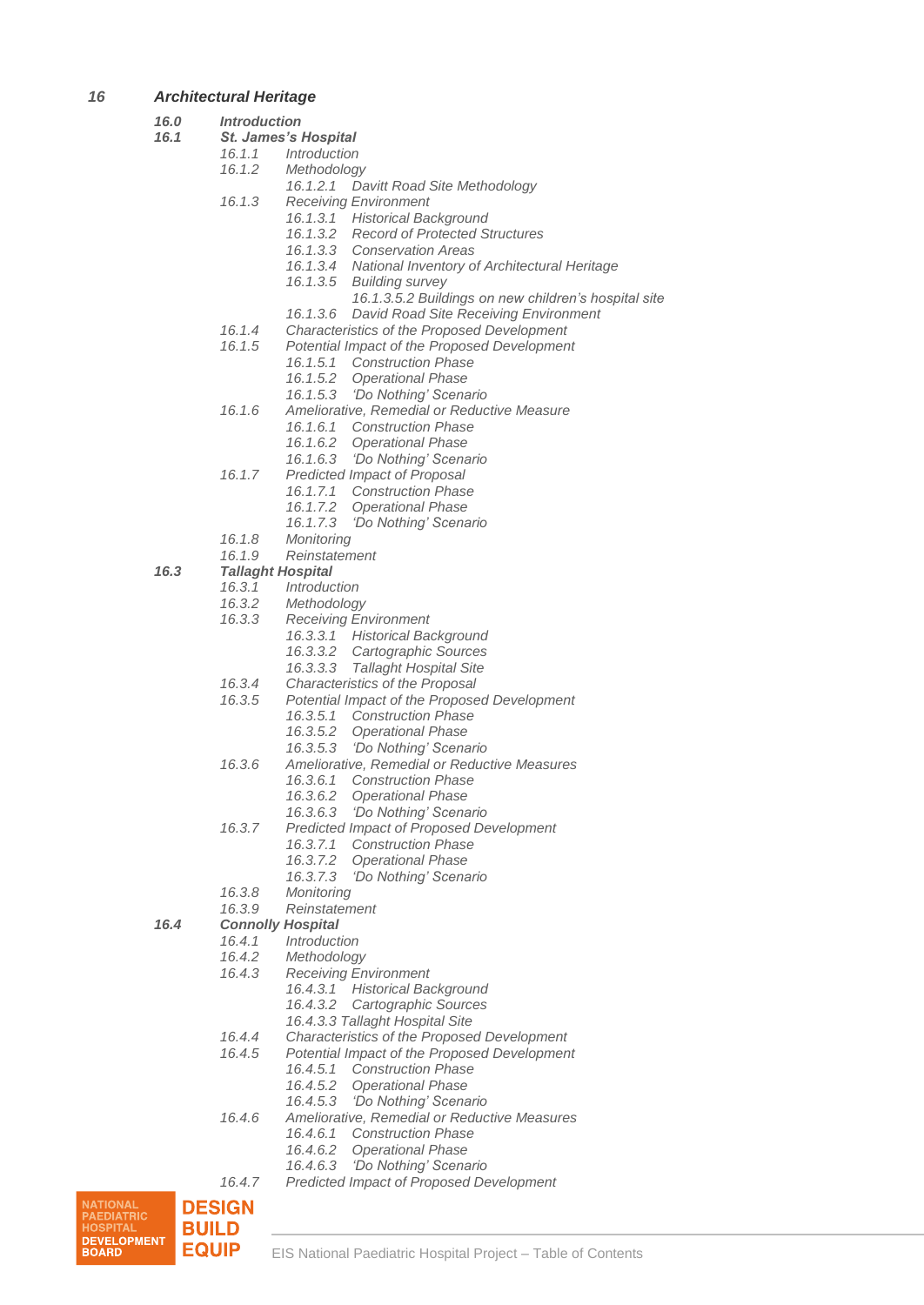- *16.4.7.1 Construction Phase*
- *16.4.7.2 Operational Phase*
- *16.4.7.3 'Do Nothing' Scenario*
- *16.4.8 Monitoring*
- *16.4.9 Reinstatement*

## *17 Material Assets – Site Services*

#### *17.0 Introduction*

- *17.1 St. James's Hospital*
	- *17.1.1 Introduction*
	- *17.1.2 Methodology*
		- *17.1.2.1 Electrical Services*
			- *17.1.2.2 Water and Drainage Services*
				- *17.1.2.3 Gas Services*
	- *17.1.3 Receiving Environment*
		- *17.1.3.1 Electrical Services*
			- *17.1.3.2 Watermains*
			- *17.1.3.3 Foul Drainage*
			- *17.1.3.4 Storm Water Drainage*
		- *17.1.3.5 Gas*
		- *17.1.3.6 Telecommunications*
		- *17.1.3.7 Utilities owned by other stakeholders*
		- *17.1.3.8 Medical Gases*
	- *17.1.4 Characteristics of the Proposal*
		- *17.1.4.1 Electricity*
		- *17.1.4.2 Watermains*
		- *17.1.4.3 Foul Drainage*
		- *17.1.4.4 Storm Water Drainage*
		- *17.1.4.5 Gas*
		- *17.1.4.6 Telecommunications*
		- *17.1.4.7 Utilities owned by other stakeholders*
	- *17.1.5 Potential Impact of the proposal*
		- *17.1.5.1 Construction Phase*
		- *17.1.5.2 Operational Phase*
		- *17.1.5.3 'Do Nothing' Scenario*
	- *17.1.6 Ameliorative, Remedial or Reductive Measures*
		- *17.1.6.1 Construction Phase*
		- *17.1.6.2 Operational Phase*
		- *17.1.6.3 'Do Nothing' Scenario*
	- *17.1.7 Predicted Impact of Proposal*
		- *17.1.7.1 Construction Phase*
			- *17.1.7.2 Operational Phase*
			- *17.1.7.3 'Do Nothing' Scenario*
	- *17.1.8 Monitoring*
		- *17.1.8.1 Electricity*
		- *17.1.8.2 Watermains*
		- *17.1.8.3 Foul Drainage*
		- *17.1.8.4 Storm Water Drainage*
		- *17.1.8.5 Gas*
		- *17.1.8.6 Telecommunications*
		- *17.1.8.7 Utilities owned by other stakeholders*
	- *17.1.9 Reinstatement*
		- *17.1.9.1 Electricity*
		-
		- *17.1.9.2 Watermains 17.1.9.3 Foul Drainage*
		- *17.1.9.4 Storm Water Drainage*
		- *17.1.9.5 Gas*
		-
		- *17.1.9.6 Telecommunications 17.1.9.7 Utilities owned by other stakeholders*
- *17.2 Tallaght Hospital*
	-
	- *17.2.1 Introduction 17.2.2 Methodology*
	- *17.2.3 Receiving Environment*
		- *17.2.3.1 Water Supply*
		- *17.2.3.2 Foul Drainage*
		- *17.2.3.3 Surface Water Drainage*
		- *17.2.3.4 Flooding*
		- *17.2.3.5 Power*



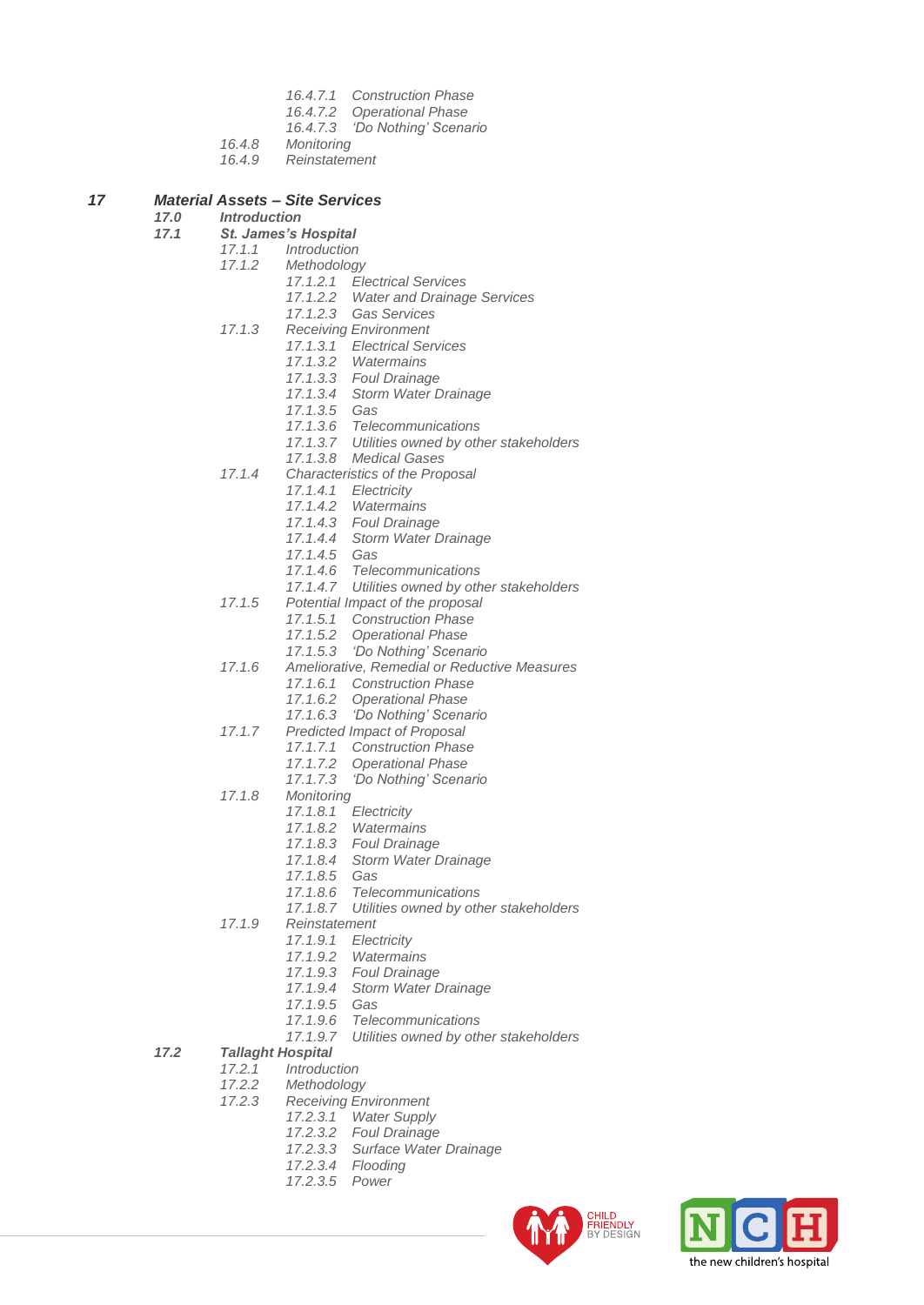- *17.2.3.6 Natural Gas*
- *17.2.3.7 Telecommunications*
- *17.2.4 Characteristics of the Proposed Development*
	- *17.2.4.1 Water Supply*
	- *17.2.4.2 Foul Drainage*
	- *17.2.4.3 Surface Water Drainage*
	- *17.2.4.4 Flooding*
	- *17.2.4.5 Power*
	- *17.2.4.6 Natural Gas*
	- *17.2.4.7 Telecommunications*
- *17.2.5 Potential Impact of the Proposed Development*
	- *17.2.5.1 Water Supply*
	- *17.2.5.2 Foul Drainage*
	- *17.2.5.3 Storm Water Drainage*
	- *17.2.5.4 Flooding*
	- *17.2.5.5 Power*
	- *17.2.5.6 Natural Gas*
	- *17.2.5.7 Telecommunications*
- *17.2.6 Ameliorative, Remedial or Reductive Measures*
	- *17.2.6.1 Construction Phase*
	- *17.2.6.2 Operational Phase*
	- *17.2.6.3 'Do Nothing' Scenario*
- *17.2.7 Predicted Impact of Proposed Development*
	- *17.2.7.1 Construction Phase*
	- *17.2.7.2 Operational Phase*
	- *17.2.7.3 'Do Nothing' Scenario*
- *17.2.8 Monitoring*
- *17.2.9 Reinstatement*
- *17.3 Connolly Hospital*
	- *17.3.1 Introduction*
	- *17.3.2 Methodology*
	- *17.3.3 Receiving Environment*
		- *17.3.3.1 Water Supply*
			- *17.3.3.2 Foul Drainage*
		- *17.3.3.3 Surface Water Drainage*
		- *17.3.3.4 Flooding*
		- *17.3.3.5 Power*
		- *17.3.3.6 Natural Gas*
		- *17.3.3.7 Telecommunications*
	- *17.3.4 Characteristics of the Proposed Development*
		- *17.3.4.1 Water Supply*
		- *17.3.4.2 Foul Drainage*
		- *17.3.4.3 Surface Water Drainage*
		- *17.3.4.4 Flooding*
		- *17.3.4.5 Power*
		- *17.3.4.6 Natural Gas*
		- *17.3.4.7 Telecommunications*
	- *17.3.5 Potential Impact of the Proposed Development*
		- *17.3.5.1 Water Supply*
		- *17.3.5.2 Foul Drainage*
		- *17.3.5.3 Storm Water Drainage*
		-
		- *17.3.5.4 Flooding 17.3.5.5 Power*
		- *17.3.5.6 Natural Gas*
		- *17.3.5.7 Telecommunications*
	- *17.3.6 Ameliorative, Remedial or Reductive Measures*
		- *17.3.6.1 Construction Phase*
			- *17.3.6.2 Operational Phase*
			- *17.3.6.3 'Do Nothing' Scenario*
	- *17.3.7. Predicted Impact of Proposed Development*
		- *17.3.7.1 Construction Phase*
		- *17.3.7.2 Operational Phase*
		- *17.3.7.3 'Do Nothing' Scenario*
	- *17.3.8 Monitoring*
	- *17.3.9 Reinstatement*